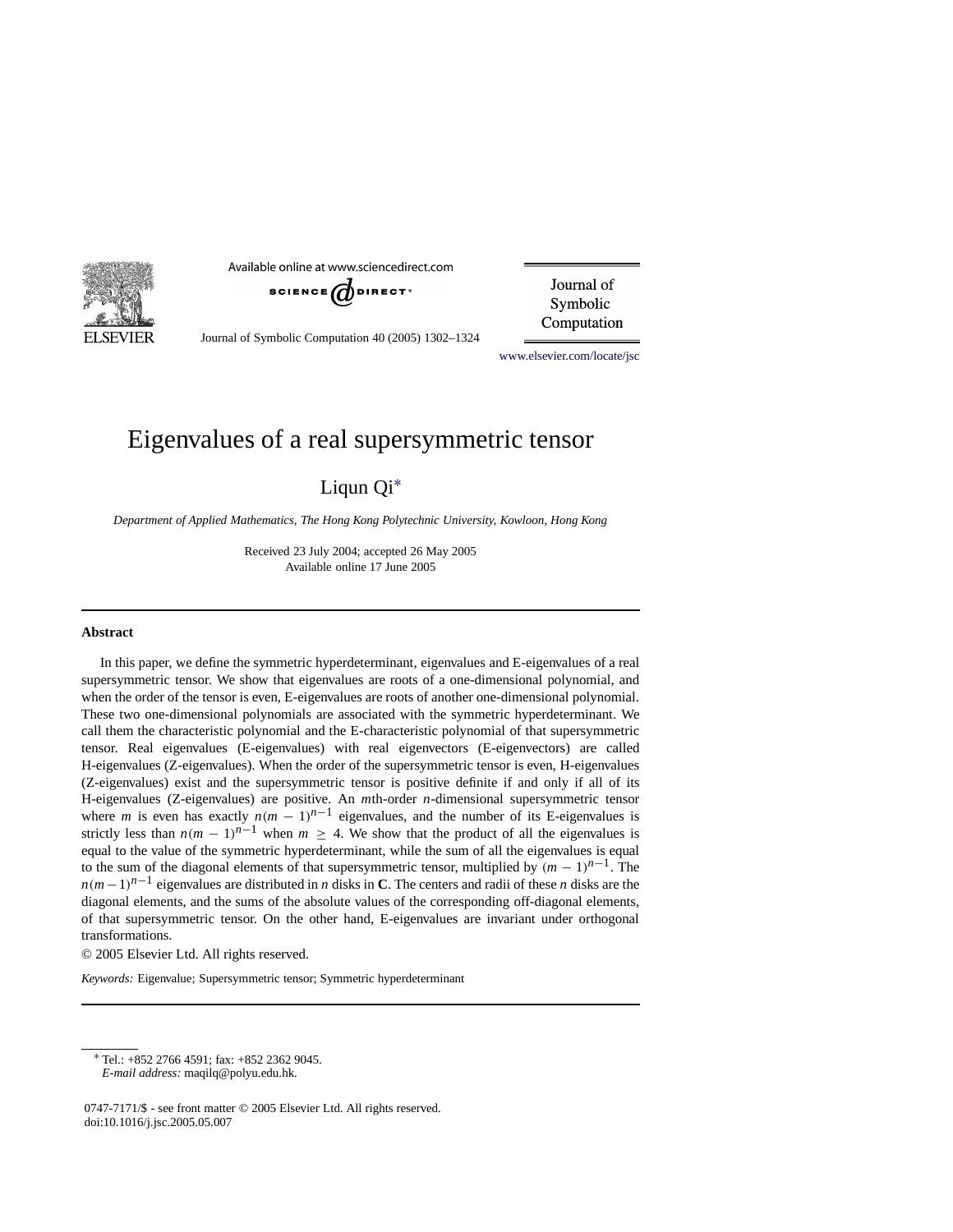# **1. Introduction**

A real *m*th-order *n*-dimensional tensor *A* consists of *n<sup>m</sup>* real entries:

$$
A_{i_1,\ldots,i_m}\in\mathbf{R},
$$

where  $i_j = 1, \ldots, n$  for  $j = 1, \ldots, m$ . The tensor *A* is called supersymmetric if its entries are invariant under any permutation of their indices [\(Kofidis and Regalia](#page-22-0), [2002](#page-22-0)).

<span id="page-1-0"></span>The tensor *A* defines an *m*th-degree homogeneous polynomial  $f(x) \in \mathbf{R}[x_1, \ldots, x_n]$ ,  $x = (x_1, \ldots, x_n)$ :

$$
f(x) \equiv Ax^{m} := \sum_{i_1, \dots, i_m = 1}^{n} A_{i_1, \dots, i_m} x_{i_1} \cdots x_{i_m},
$$
\n(1)

where *x<sup>m</sup>* can be regarded as an *m*th-order *n*-dimensional rank-one tensor with entries  $x_{i_1} \cdots x_{i_m}$  [\(Kofidis and Regalia,](#page-22-0) [2002\)](#page-22-0), and  $Ax^m$  is the tensor product of *A* and  $x^m$ . Clearly, if *A* is not supersymmetric, we may replace *A* by a supersymmetric tensor  $\overline{A}$  such that

$$
f(x) \equiv \bar{A}x^m \equiv Ax^m.
$$

We denote this supersymmetric tensor  $\overline{A}$  as sym( $A$ ).

In 1845, Cayley initiated the study of hyperdeterminants [\(Cayley](#page-22-1), [1845\)](#page-22-1). It was assumed that hyperdeterminants would play a role for tensors like determinants for matrices. But this study was largely abandoned for 150 years until the book [\(Gelfand et al.,](#page-22-2) [1994\)](#page-22-2) appeared.

Recently, motivated by the study of positive definiteness of  $f(x)$  defined in [\(1\)](#page-1-0), [Qi](#page-22-3) [\(2004](#page-22-3)) introduced the concepts of H-eigenvalues and Z-eigenvalues of an even-order real supersymmetric tensor *A*.

When *m* is even, the positive definiteness of such a homogeneous polynomial form  $f(x)$  plays an important role in the stability study of nonlinear autonomous systems via Lyapunov's direct method in automatic control [\(Anderson et al.](#page-21-0), [1975;](#page-21-0) [Bose and Kamt,](#page-22-4) [1974;](#page-22-4) [Bose and Newcomb](#page-22-5), [1974](#page-22-5); [Hsu and](#page-22-6) Meyer, [1968\)](#page-22-6). We say that a supersymmetric tensor *A* is positive definite if  $f(x)$  defined by [\(1\)](#page-1-0) is positive definite. Researchers in automatic control studied the conditions of such positive definiteness intensively [\(Anderson et al.,](#page-21-0) [1975;](#page-21-0) [Bose and Kamt,](#page-22-4) [1974](#page-22-4); [Bose and Modaress,](#page-22-7) [1976;](#page-22-7) [Bose and Newcomb,](#page-22-5) [1974](#page-22-5); [Fu,](#page-22-8) [1998;](#page-22-8) [Hasan and Hasan,](#page-22-9) [1996;](#page-22-9) [Hsu and](#page-22-6) Meyer, [1968;](#page-22-6) [Jury and Mansour,](#page-22-10) [1981;](#page-22-10) [Ku,](#page-22-11) [1965;](#page-22-11) [Wang and Qi](#page-22-12), [2005](#page-22-12)). For  $n \leq 3$ , the positive definiteness of such a homogeneous polynomial form can be checked by a method based on the Sturm theorem [\(Bose and Modaress,](#page-22-7) [1976\)](#page-22-7). For  $n \geq 3$  and  $m \geq 4$ , this issue is a hard problem in mathematics.

For a vector  $x \in \mathbb{R}^n$ , we use  $x_i$  to denote its components, and  $x^{[m]}$  to denote a vector in  $\mathbf{R}^n$  such that

$$
x_i^{[m]} = x_i^m
$$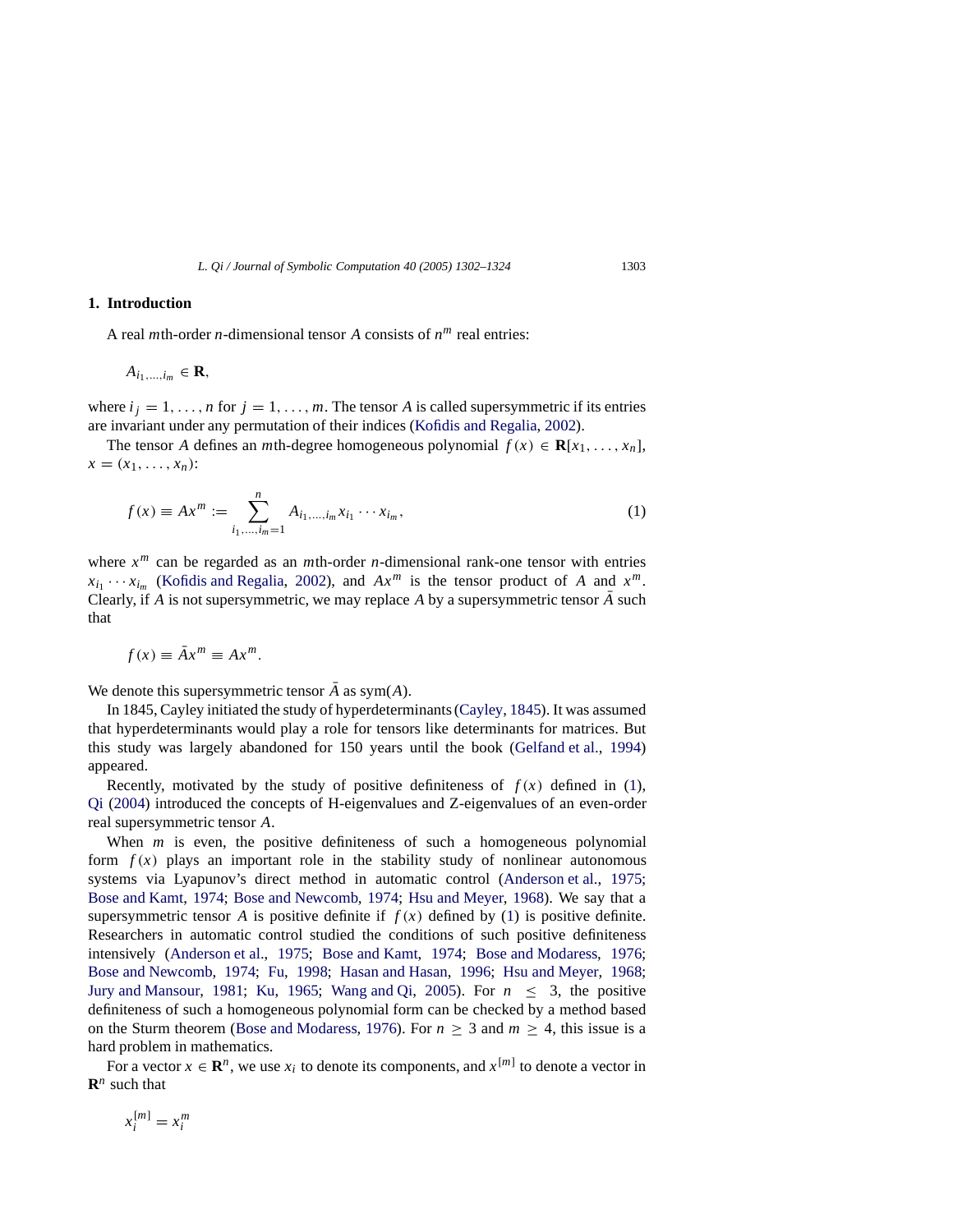for all *i*. By the tensor product [\(Qi and Teo,](#page-22-13) [2003\)](#page-22-13),  $Ax^{m-1}$  for a vector  $x \in \mathbb{R}^n$  denotes a vector in  $\mathbb{R}^n$ , whose *i*th component is

$$
\sum_{i_2,\dots,i_m=1}^n A_{i,i_2,\dots,i_m} x_{i_2} \cdots x_{i_m}.
$$

[Qi](#page-22-3) [\(2004\)](#page-22-3) called a real number  $\lambda$  an **H-eigenvalue** of *A* if it and a nonzero real vector *x* are solutions of the following homogeneous polynomial equation:

<span id="page-2-0"></span>
$$
Ax^{m-1} = \lambda x^{[m-1]},\tag{2}
$$

and called the solution x an **H-eigenvector** of A associated with the H-eigenvalue  $\lambda$ . [Qi](#page-22-3) [\(2004\)](#page-22-3) also called a real number  $\lambda$  and a real vector  $x \in \mathbb{R}^n$  a **Z-eigenvalue** of A and a **Z-eigenvector** of *A* associated with the Z-eigenvalue  $\lambda$  respectively, if they are solutions of the following system:

<span id="page-2-1"></span>
$$
\begin{cases} Ax^{m-1} = \lambda x \\ x^{\mathrm{T}} x = 1. \end{cases} \tag{3}
$$

It was proved in [Qi](#page-22-3) [\(2004\)](#page-22-3) that H-eigenvalues and Z-eigenvalues exist for an evenorder real supersymmetric tensor *A*, and *A* is positive definite if and only if all of its H-eigenvalues (Z-eigenvalues) are positive. Thus, the smallest H-eigenvalue and the smallest Z-eigenvalue of an even-order supersymmetric tensor *A* are important indicators of positive definiteness of *A*. When *n* is very small, we may use [\(2\)](#page-2-0) and [\(3\)](#page-2-1) to calculate all H-eigenvalues (Z-eigenvalues) of *A*, then judge whether *A* is positive definite or not. In general, [Qi](#page-22-3) [\(2004\)](#page-22-3) gave several computable upper and lower bounds of the smallest Z-eigenvalue and H-eigenvalue of *A*, and presented a procedure for improving these upper bounds.

For a supersymmetric tensor *A*, we define its symmetric hyperdeterminant, denoted by  $det(A)$ , as an irreducible polynomial in  $A_{i_1,\dots,i_m}$ , which vanishes wherever there is an  $x \in C^n$ ,  $x \neq 0$ , such that  $f(x) = 0$  and its gradient  $\nabla f(x) = 0$ . Note that when  $m = 2$  this definition coincides with that of the determinant of a symmetric matrix, but in general it is different from the hyperdeterminant introduced by Cayley. The symmetric hyperdeterminant of *A* is actually the resultant of the system  $\nabla f(x) = 0$ . As the theory of the resultant [\(Cox et al.,](#page-22-14) [1998;](#page-22-14) [D'Andrea and Dickenstein](#page-22-15), [2001;](#page-22-15) [Gelfand et al.,](#page-22-2) [1994](#page-22-2); [Sturmfels](#page-22-16), [2002\)](#page-22-16) becomes more developed, this definition becomes more usable, as shown in our paper.

We extend the Kronecker symbol to the case of *m* indices:

$$
\delta_{i_1,\dots,i_m} = \begin{cases} 1, & \text{if } i_1 = \dots = i_m, \\ 0, & \text{otherwise.} \end{cases}
$$

We call an *m*th-order *n*-dimensional tensor the *m*th **unit tensor** if its entries are  $\delta_{i_1,\dots,i_m}$  for  $i_1, \ldots, i_m = 1, \ldots, n$ , and denote it by *I*. To specify the sign and scale of the symmetric hyperdeterminant, we may let  $det(I) = 1$ . Suppose that *m* is even. It was observed in [Qi](#page-22-3) [\(2004\)](#page-22-3) that the H-eigenvalues of *A* are roots of the following one-dimensional polynomial of λ:

<span id="page-2-2"></span>
$$
\phi(\lambda) = \det(A - \lambda I). \tag{4}
$$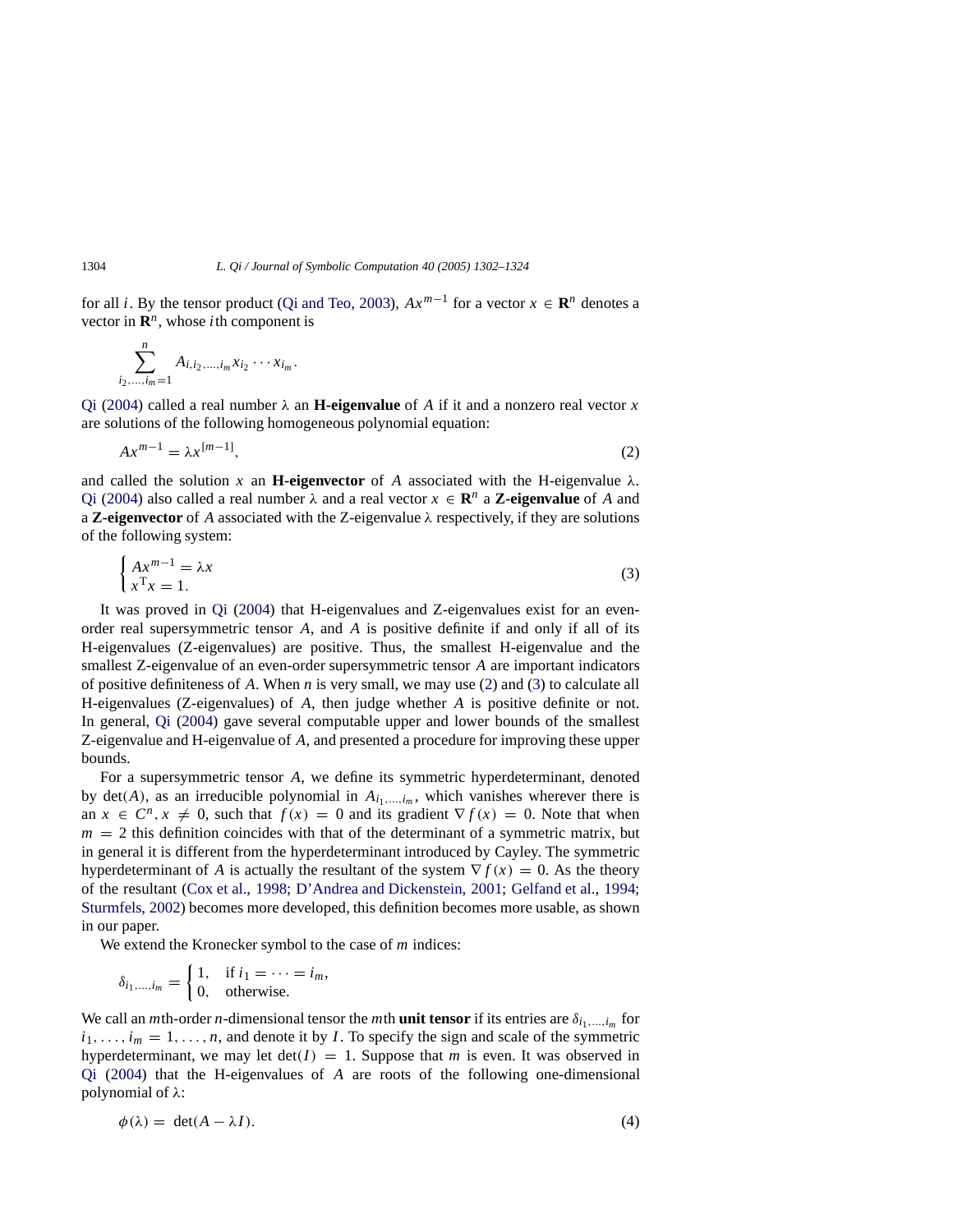The one-dimensional polynomial  $\phi$  was called the **characteristic polynomial** of *A*. [Qi](#page-22-3) [\(2004\)](#page-22-3) attributed "Z-eigenvalues" to [Zhou](#page-22-17) [\(2004\)](#page-22-17) as [Zhou](#page-22-17) [\(2004\)](#page-22-17) suggested to the author the definition [\(3\)](#page-2-1).

The discussion of H-eigenvalues and Z-eigenvalues is restricted for real numbers with real eigenvectors. This is because of the need for discussing the positive definiteness. When  $m = 2$ , this restriction is unnecessary, as a real symmetric matrix has only real eigenvalues with real eigenvectors. This does not extend to the high order cases. This restriction obstructs the view of the full mathematical structure of eigenvalues of a supersymmetric tensor.

The behaviours of H-eigenvalues are closer to those of eigenvalues of matrices in a certain sense. For example, the H-eigenvalues of a diagonal even-order real supersymmetric tensor are exactly its diagonal elements. The H-eigenvalues have a Gershgorin-type theorem. These two properties do not hold for Z-eigenvalues.

In this paper, we extend H-eigenvalues and Z-eigenvalues to the complex case. This enables us to know the full mathematical structure of eigenvalues of a supersymmetric tensor.

Throughout this paper, we assume that  $m, n > 2$ , and A is an *m*th-order *n*-dimensional real supersymmetric tensor. In the next section, we discuss some properties of the symmetric hyperdeterminant. While most of them can be easily derived from the contents of [Gelfand et al.](#page-22-2) [\(1994](#page-22-2)), the proof of [Proposition 4](#page-5-0) is nontrivial, and it relies on the theory of the resultant [\(Cox et al.,](#page-22-14) [1998\)](#page-22-14). [Proposition 4](#page-5-0) is critical for the discussion in [Section 3.](#page-8-0)

Since the behaviours of H-eigenvalues are closer to eigenvalues of matrices in a certain sense, we call a number  $\lambda \in \mathbb{C}$  an **eigenvalue** of A if it and a nonzero vector  $x \in \mathbb{C}^n$  are solutions of the homogeneous polynomial equation [\(2\)](#page-2-0), and we call the solution x an **eigenvector** of A associated with the eigenvalue  $\lambda$ . On the other hand, since the definition [\(3\)](#page-2-1) is associated with the Euclidean norm, we call a number  $\lambda \in \mathbb{C}$  an **E-eigenvalue** of *A* if it and a nonzero vector  $x \in \mathbb{C}^n$  are solutions of the polynomial equation system [\(3\)](#page-2-1), and we call the solution  $x$  an **E-eigenvector** of  $A$  associated with the eigenvalue λ.

In [Section 3,](#page-8-0) we show that a number in **C** is an eigenvalue of *A* if and only if it is a root of the characteristic polynomial  $\phi$ . We show that *A* has exactly  $n(m - 1)^{n-1}$  eigenvalues, the product of all the eigenvalues of  $A$  is equal to  $det(A)$ , and the sum of all the eigenvalues of *A* is

 $(m-1)^{n-1}$ 

times the sum of the diagonal elements of *A*. We show that when *m* is even, an E-eigenvalue of *A* is a root of another one-dimensional polynomial associated with *A*. We call that one-dimensional polynomial the E-characteristic polynomial of *A*. We show that when  $m \geq 4$ , the number of E-eigenvalues of *A*, counted with multiplicity, is strictly less than  $n(m-1)^{n-1}$ .

In [Section 4,](#page-11-0) we give a formula for calculating an eigenvalue  $\lambda$  using its eigenvector  $x$ if  $\sum_{j=1}^{n} x_j^m \neq 0$ , and a formula for calculating an E-eigenvalue  $\lambda$  using its E-eigenvector *x* if  $\sum_{j=1}^{n} x_j^2 \neq 0$ . We prove that two eigenvectors *x* and *y* associated with two distinct eigenvalues  $\lambda$  and  $\mu$  are linearly independent. When *m* is even, we prove that *A* has at least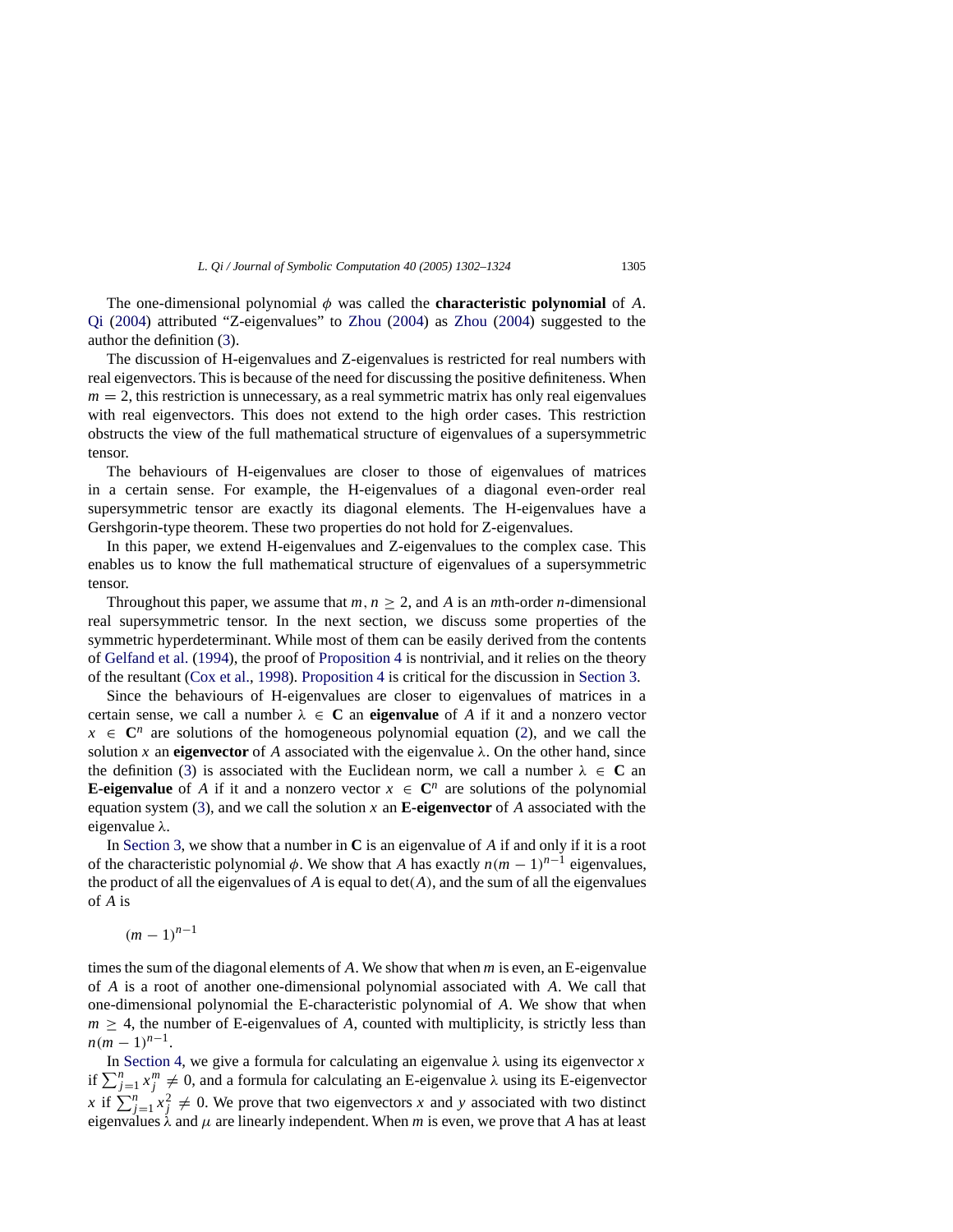two distinct H-eigenvalues if *A* is not a multiple of *I*. We also prove there that when *m* is even, a necessary condition for positive semidefiniteness of *A* is that  $det(A) \geq 0$ .

In [Section 5,](#page-14-0) we study the distribution of eigenvalues and H-eigenvalues. We show that eigenvalues are distributed in *n* disks in **C**. The centers and radii of these *n* disks are the diagonal elements, and the sums of the absolute values of the corresponding offdiagonal elements, of *A*. When *m* is even, the largest (smallest) H-eigenvalue is always in the rightmost (leftmost) component of the union of the *n* intervals intersected by these *n* disks with the real axis. This gives a lower bound and a new upper bound for the smallest H-eigenvalue, which is useful in judging the positive definiteness of *A* [\(Qi](#page-22-3), [2004\)](#page-22-3). We give an example for  $m = 4$  and  $n = 3$  there for judging the positive definiteness of A and constructing a formula for det(*A*) by calculating all the eigenvalues of *A*.

We prove that E-eigenvalues are invariant under orthogonal transformation in [Section 6.](#page-18-0) Some concluding remarks are given in [Section 7.](#page-21-1)

#### **2. Properties of the symmetric hyperdeterminant**

We now summarize some properties of the symmetric hyperdeterminants of *A*.

**Proposition 1.** *The symmetric hyperdeterminant of A,* det(*A*)*, is the resultant of*

<span id="page-4-1"></span>
$$
Ax^{m-1}=0,
$$

*and is a homogeneous polynomial in the entries of A, with the degree*  $d = n(m-1)^{n-1}$ *. The degree of A<sub>i</sub>, in det(A) is not greater than*  $(m - 1)^{n-1}$ .

**Proof.** According to our definition,  $det(A)$  is the resultant of  $f(x)$  and  $\nabla f(x)$ , where f is defined by [\(1\)](#page-1-0). Since *A* is supersymmetric,

$$
\nabla f(x) \equiv m A x^{m-1}.
$$

We see that  $f(x) = 0$  if  $Ax^{m-1} = 0$ . Hence,  $det(A)$  is the resultant of  $Ax^{m-1} = 0$ . The second and the third conclusions now follow from Proposition 1.1 of Chapter 13 of [Gelfand et al.](#page-22-2) [\(1994\)](#page-22-2), and the fact that *Ai*,...,*<sup>i</sup>* only occurs in the *i*th equation of  $Ax^{m-1} = 0.$   $\Box$ 

<span id="page-4-2"></span>**Corollary 1.** *For any real number a,*

$$
\det(aA) = a^d \det(A),
$$

*where*  $d = n(m - 1)^{n-1}$ .

<span id="page-4-0"></span>**Proposition 2.** *If we permute some indices of A, the value of its symmetric hyperdeterminant will be invariant.*

**Proof.** This follows from the supersymmetry of *A* and our definition of the symmetric hyperdeterminant.  $\square$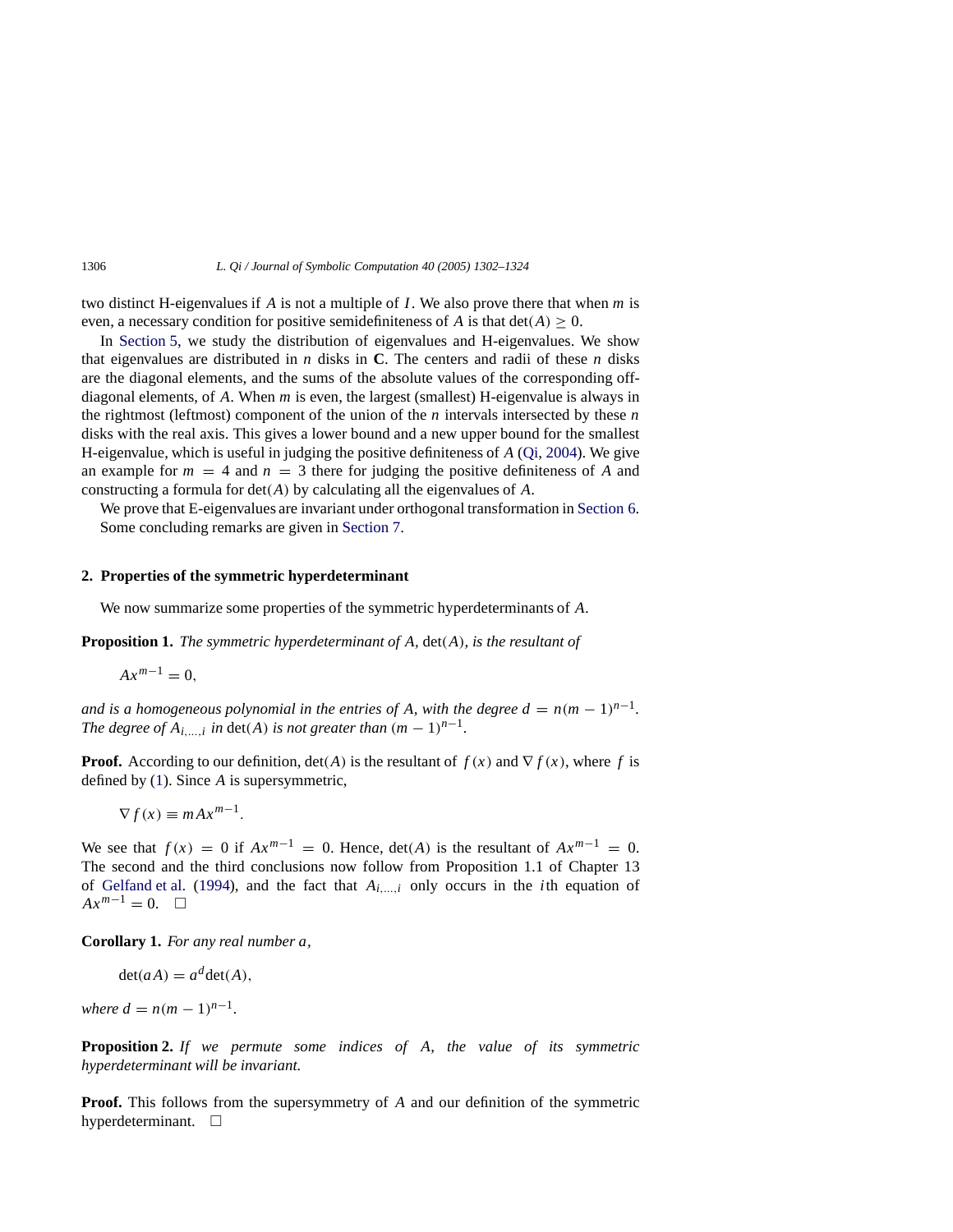<span id="page-5-1"></span>**Proposition 3.** *If A is diagonal, then*

$$
\det(A) = \prod_{i=1}^{n} A_{i,\dots,i}^{(m-1)^{n-1}}.
$$

*In general, this will be a term of* det(*A*)*.*

**Proof.** Assume that *A* is diagonal. By our definition, det(*A*) should be proportional to the product of the powers of its diagonal elements. By [Proposition 2,](#page-4-0) the degree of each diagonal element in this product should be the same. By [Proposition 1,](#page-4-1) the degree of each diagonal element in this product should be  $(m - 1)^{n-1}$ . Since  $det(I) = 1$ , the coefficient of the product is 1. The first conclusion follows. Since the formula of det(*A*) when *A* is diagonal can be obtained by letting all the off-diagonal elements be zero in the formula of  $det(A)$  in the general case while by [Proposition 1](#page-4-1)  $det(A)$  is a homogeneous polynomial in the entries of *A* in the general case, the second conclusion follows.  $\Box$ 

<span id="page-5-0"></span>**Proposition 4.** *In* det(*A*)*, except for the term*

$$
\prod_{i=1}^{n} A_{i,...,i}^{(m-1)^{n-1}}
$$

*as stated in [Proposition](#page-5-1)* [3](#page-5-1)*, the total degree with respect to*  $A_{1,\ldots,1}, A_{2,\ldots,2}, \ldots, A_{n,\ldots,n}$  *is not greater than*

$$
n(m-1)^{n-1}-2.
$$

**Proof.** Denote  $F(x) := Ax^{m-1}$ .

Suppose that the conclusion is not true. Then by [Proposition 1](#page-4-1) and Proposition 1.1 of Chapter 13 of [Gelfand et al.](#page-22-2) [\(1994\)](#page-22-2), without loss of generality, we may assume that in det(*A*), there is a term

<span id="page-5-2"></span>
$$
c\prod_{i=1}^{n-1} A^{(m-1)^{n-1}}_{i,\dots,i} A^{(m-1)^{n-1}-1}_{n,\dots,n} A_{n,i_2,\dots,i_m},\tag{5}
$$

where  $\delta_{n,i_2,...,i_m} = 0$ , and *c* is a nonzero real number.

In the following, we need the knowledge on resultants in Section 4, Chapter 3, of [Cox et al.](#page-22-14) [\(1998\)](#page-22-14).

Let  $\bar{d} = n(m-1) - n + 1$ . For  $x = (x_1, ..., x_n)$ , let  $x^{\alpha} = x_1^{\alpha_1} \cdots x_n^{\alpha_n} \in \mathbb{R}[x_1, ..., x_n]$ where  $\alpha = (\alpha_1, \ldots, \alpha_n), \alpha_1, \ldots, \alpha_n$  are nonnegative integers. Denote  $|\alpha| = \sum_{i=1}^n \alpha_i$ . Let

$$
S = \{x^{\alpha} : |\alpha| = \overline{d}\}, \ N = |S|,
$$
  
\n
$$
S_1 = \{x^{\alpha} \in S : x_1^{m-1} \text{ divides } x^{\alpha}\},
$$
  
\n
$$
S_2 = \{x^{\alpha} \in S \setminus S_1 : x_2^{m-1} \text{ divides } x^{\alpha}\},
$$
  
\n...  
\n
$$
S_n = \{x^{\alpha} \in S \setminus \bigcup_{i=1}^{n-1} S_i : x_n^{m-1} \text{ divides } x^{\alpha}\}.
$$

By Section 4, Chapter 3, of [Cox et al.](#page-22-14) [\(1998\)](#page-22-14),  $\{S_1, \ldots, S_n\}$  is a partition of *S*.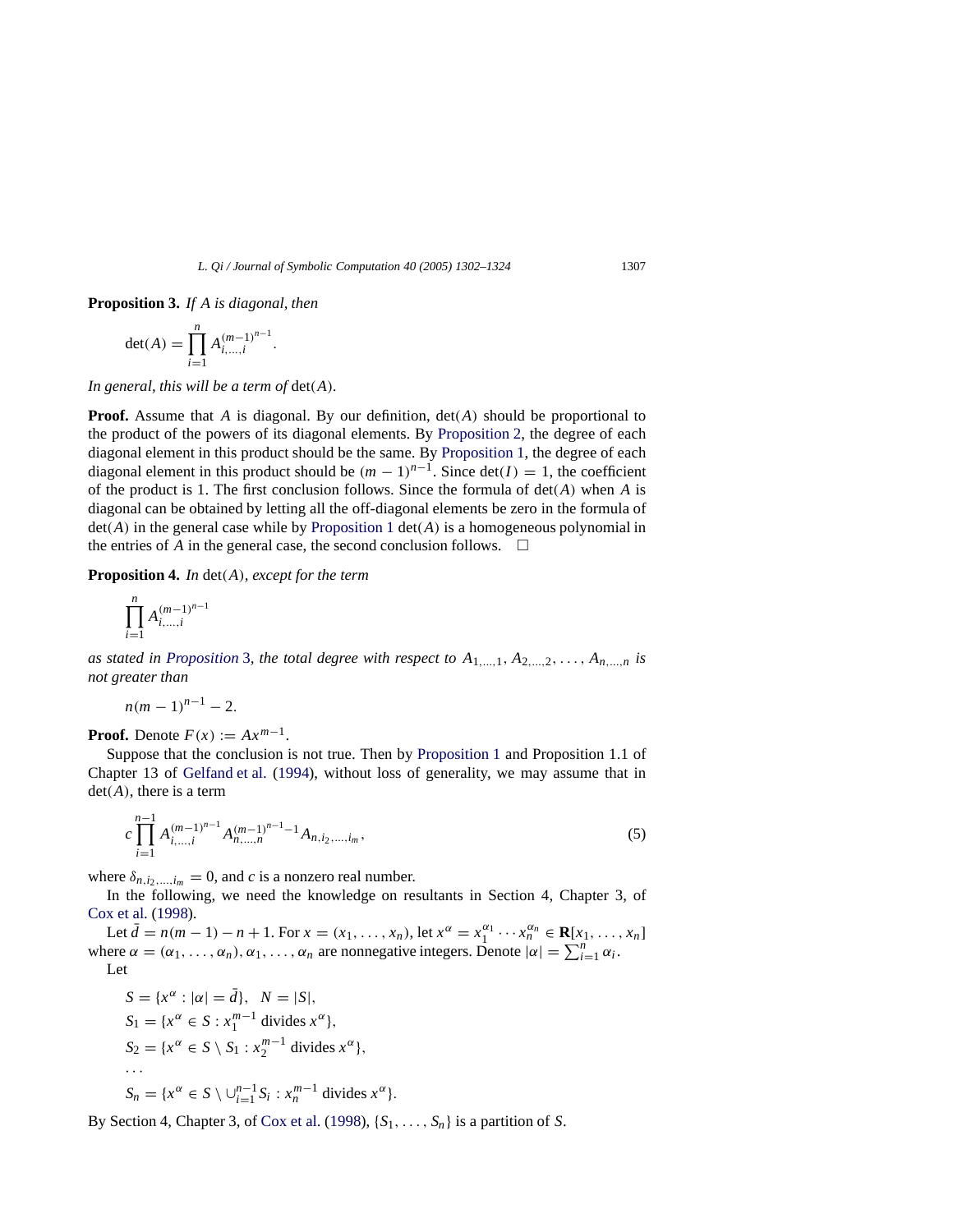Consider the equations

$$
x^{\alpha}/x_i^{m-1} \cdot F_i = 0, \text{ for all } x^{\alpha} \in S_i,
$$

for  $i = 1, \ldots, n$ . Regarding the monomials of total degree  $\overline{d}$  as unknowns, we get a system of *N* linear equations in *N* unknowns. Denote its coefficient matrix by  $M_n$  and let  $D_n = \det(M_n)$ .

Let  $x^{\alpha} \in S$ . Then there is a unique *i* such that  $x^{\alpha} \in S_i$ . Then  $A_{i,\dots,i}$  is the coefficient of  $x^{\alpha}$  in  $x^{\alpha}/x_i^{m-1} \cdot F_i = 0$ . Thus, by some permutation, we may let the diagonal elements of  $M_n$  be the diagonal elements of A while the off-diagonal elements of  $M_n$  do not involve diagonal elements of *A*.

<span id="page-6-0"></span>Hence the term of  $D_n$  which has the highest total degree with respect to  $A_{1,\,\dots,1}$ ,  $A_{2,...,2}, \ldots, A_{n,...,n}$  is

$$
\prod_{i=1}^{n} A_{i,\dots,i}^{|S_i|}.
$$
\n(6)

By Exercise 4.3 in Chapter 3 of [Cox et al.](#page-22-14) [\(1998\)](#page-22-14),  $|S_n| = (m-1)^{n-1}$ . By Proposition 4.6 in Chapter 3 of [Cox et al.](#page-22-14) [\(1998](#page-22-14)) as well as supersymmetry of *A*,

<span id="page-6-1"></span>
$$
D_n = \det(A) \cdot h,\tag{7}
$$

where *h* is an extraneous factor, which is a polynomial with coefficients  $A_{i_1,\dots,i_m}$ ,  $1 \leq i_j \leq j_j$  $n-1$  for  $j = 1, \ldots, m$ . Let  $h_0$  be the monomial of  $h$ , which has the highest total degree of  $A_{1,...,1},..., A_{n-1,...,n-1}$ . By [Propositions 1](#page-4-1) and [3](#page-5-1) as well as [\(6\)](#page-6-0) and [\(7\)](#page-6-1),

$$
\prod_{i=1}^{n} A_{i,\dots,i}^{|S_i|} = h_0 \prod_{i=1}^{n} A_{i,\dots,i}^{(m-1)^{n-1}},
$$

<span id="page-6-3"></span>i.e.,

$$
h_0 = \prod_{i=1}^{n-1} A_{i,\dots,i}^{|S_i| - (m-1)^{n-1}}.
$$
\n(8)

In [\(7\)](#page-6-1), the product of [\(5\)](#page-5-2) and  $h_0$  is

<span id="page-6-2"></span>
$$
c \prod_{i=1}^{n-1} A^{|S_i|}_{i,\dots,i} A^{|S_n|-1}_{n,\dots,n} A_{n,i_2,\dots,i_m}.
$$
\n<sup>(9)</sup>

The total degree of  $A_{1,\dots,1},\dots, A_{n,\dots,n}$  of this term is  $N-1$ .

Now, suppose the product of a term in det(*A*) and a term in *h* is proportional to [\(9\)](#page-6-2). Since a term of det(*A*) with the highest total degree of  $A_{1,...,1},..., A_{n-1,...,n-1}$  can have the factor

$$
\prod_{i=1}^{n-1} A^{(m-1)^{n-1}}_{i,\dots,i}
$$

and  $h_0$  is the term in *h* with the highest total degree of  $A_{1,\dots,1},\dots, A_{n-1,\dots,n-1}$  as shown in [\(8\)](#page-6-3), comparing with [\(9\)](#page-6-2), the term in *h* must be  $h_0$ . Since *h* and  $h_0$  does not involve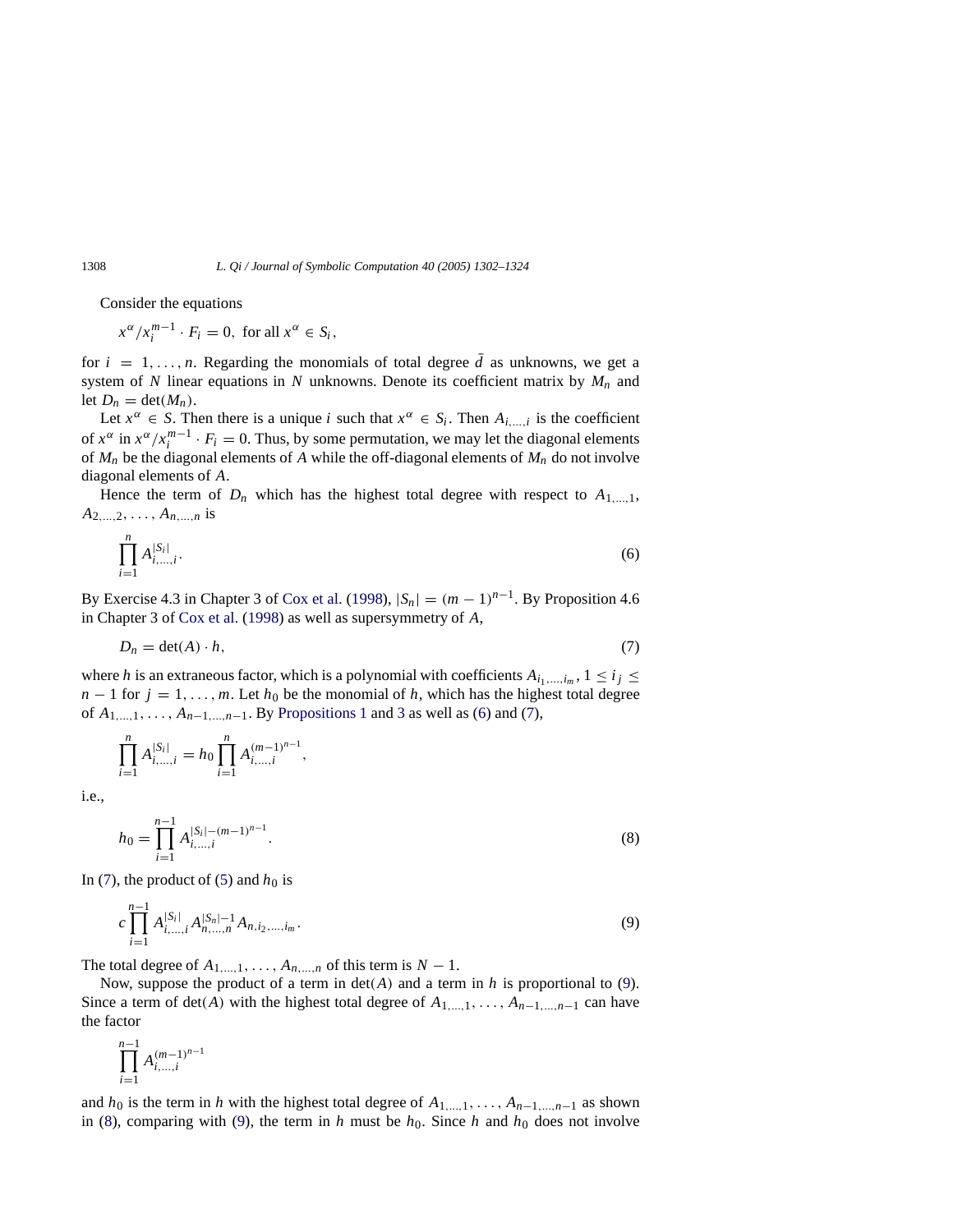$A_{i_1,\dots,i_m}$  with at least one of  $\{i_1,\dots,i_m\}$  equal to *n*, the term in det(*A*) must be the term [\(5\)](#page-5-2). This implies that in  $D_n$  expressed as the product of  $det(A)$  and h as in [\(7\)](#page-6-1), the term [\(9\)](#page-6-2) cannot be canceled by other products of terms of det(*A*) and *h*.

On the other hand, the diagonal elements of  $M_n$  are  $A_{1,\dots,1}, \dots, A_{n,\dots,n}$ , while the off-diagonal elements of  $M_n$  do not involve  $A_{1,\dots,1},\dots, A_{n,\dots,n}$ . By the properties of determinants, any term of  $D_n$  is either the product of all of its diagonal elements, or a product at least missing two diagonal elements, i.e., there does not exist a term of *Dn*, for which the total degree of  $A_{1,...,1}, \ldots, A_{n,...,n}$  is  $N-1$ . This contradicts the existence of the term [\(9\)](#page-6-2). This proves the proposition.  $\square$ 

Let  $n = 2$ . Then we may denote the distinct entries of *A* as

$$
a_0 = A_{1,\ldots,1,1}, \ a_1 = A_{1,\ldots,1,2}, \ \ldots, \ a_m = A_{2,\ldots,2,2}.
$$

By [Proposition 1](#page-4-1) and the Sylvester Formula (Page 400 of [Gelfand et al.](#page-22-2) [\(1994\)](#page-22-2)), we have the following proposition.

**Proposition 5.** If  $n = 2$ , then with the notation above,  $det(A)$  is equal to the following 2(*m* − 1)*-dimensional determinant:*

 *a*0 *m*−1 1 *a*1 *m*−1 2 *<sup>a</sup>*<sup>2</sup> ··· *<sup>m</sup>*−<sup>1</sup> *<sup>m</sup>*−<sup>2</sup> *am*−2 *am*−1 0 0 ··· 0 0 *a*0 *m*−1 1 *<sup>a</sup>*<sup>1</sup> ··· *<sup>m</sup>*−<sup>1</sup> *<sup>m</sup>*−<sup>3</sup> *am*−3 *<sup>m</sup>*−<sup>1</sup> *<sup>m</sup>*−<sup>2</sup> *am*−2 *am*−1 0 ··· 0 · · · ··· · · · · ··· · 00 0 ··· *a*0 *m*−1 1 *a*1 *m*−1 2 *a*2 · *<sup>m</sup>*−<sup>1</sup> *<sup>m</sup>*−<sup>2</sup> *am*−2 *am*−1 *a*1 *m*−1 1 *a*2 *m*−1 2 *<sup>a</sup>*<sup>3</sup> ··· *<sup>m</sup>*−<sup>1</sup> *<sup>m</sup>*−<sup>2</sup> *am*−1 *am* 0 0 ··· 0 0 *a*1 *m*−1 1 *<sup>a</sup>*<sup>2</sup> ··· *<sup>m</sup>*−<sup>1</sup> *<sup>m</sup>*−<sup>3</sup> *am*−2 *<sup>m</sup>*−<sup>1</sup> *<sup>m</sup>*−<sup>2</sup> *am*−1 *am* 0 ··· 0 · · · ··· · · · · ··· · 00 0 ··· *a*1 *m*−1 1 *a*2 *m*−1 2 *a*3 · *<sup>m</sup>*−<sup>1</sup> *<sup>m</sup>*−<sup>2</sup> *am*−1 *am* ,

*where*

$$
\binom{m-1}{i} = \frac{(m-1)!}{i!(m-1-i)!}.
$$

With some computation, we have the following explicit formula for  $det(A)$  and  $\phi(\lambda)$ when  $m = 4$  and  $n = 2$ .

**Corollary 2.** *When*  $m = 4$  *and*  $n = 2$ *,* 

<span id="page-7-0"></span>
$$
det(A) = a_0^3 a_4^3 - 64a_1^3 a_3^3 - 27a_0^2 a_3^4 - 27a_1^4 a_4^2 - 18a_0^2 a_2^2 a_4^2
$$
  
+ 36a\_1^2 a\_2^2 a\_3^2 + 81a\_0 a\_2^4 a\_4 - 54a\_0 a\_2^3 a\_3^2 - 54a\_1^2 a\_2^3 a\_4 - 12a\_0^2 a\_1 a\_3 a\_4^2  
- 6a\_0 a\_1^2 a\_3^2 a\_4 + 54a\_0^2 a\_2 a\_3^2 a\_4 + 54a\_0 a\_1^2 a\_2 a\_4^2  
+ 108a\_0 a\_1 a\_2 a\_3^3 + 108a\_1^3 a\_2 a\_3 a\_4 - 180a\_0 a\_1 a\_2^2 a\_3 a\_4 (10)

<span id="page-7-1"></span>*and*

$$
\phi(\lambda) = (a_0 - \lambda)^3 (a_4 - \lambda)^3 - 64a_1^3 a_3^3 - 27(a_0 - \lambda)^2 a_3^4 - 27a_1^4 (a_4 - \lambda)^2 \n- 18(a_0 - \lambda)^2 a_2^2 (a_4 - \lambda)^2 + 36a_1^2 a_2^2 a_3^2 + 81(a_0 - \lambda) a_2^4 (a_4 - \lambda) \n- 54(a_0 - \lambda) a_2^3 a_3^2 - 54a_1^2 a_2^3 (a_4 - \lambda) - 12(a_0 - \lambda)^2 a_1 a_3 (a_4 - \lambda)^2 \n- 6(a_0 - \lambda) a_1^2 a_3^2 (a_4 - \lambda) + 54(a_0 - \lambda)^2 a_2 a_3^2 (a_4 - \lambda)
$$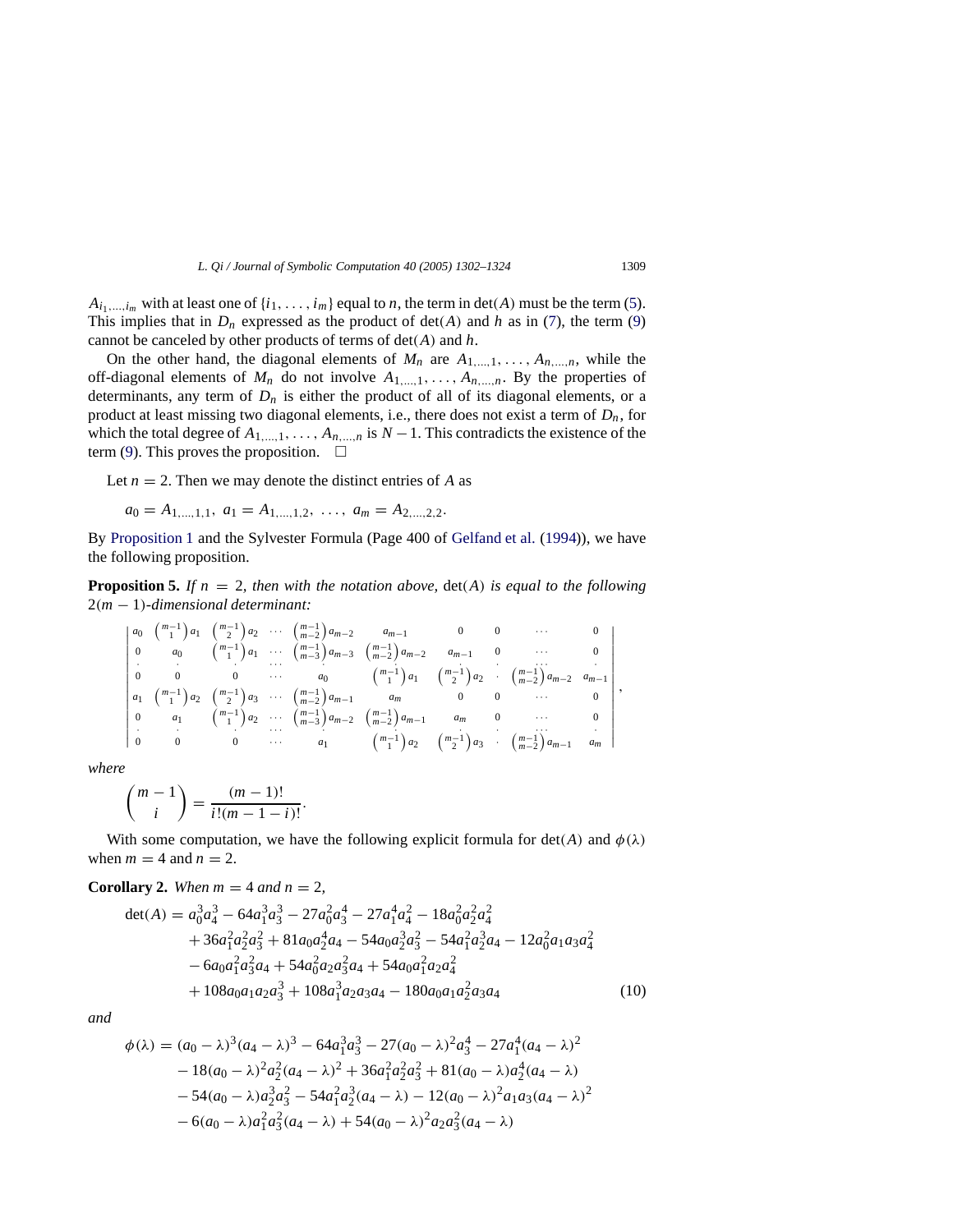1310 *L. Qi / Journal of Symbolic Computation 40 (2005) 1302–1324*

+54(
$$
a_0 - \lambda
$$
) $a_1^2 a_2 (a_4 - \lambda)^2$  + 108( $a_0 - \lambda$ ) $a_1 a_2 a_3^3$  + 108 $a_1^3 a_2 a_3 (a_4 - \lambda)$   
- 180( $a_0 - \lambda$ ) $a_1 a_2^2 a_3 (a_4 - \lambda)$ . (11)

## <span id="page-8-0"></span>**3. The characteristic polynomial and the E-characteristic polynomial**

We may denote the sum of the diagonal elements of  $A$  as  $tr(A)$ . We call those eigenvalues **N-eigenvalues** of *A* if they are not H-eigenvalues, i.e., an N-eigenvalue is an eigenvalue which has no real eigenvectors. We call the eigenvectors associated with N-eigenvalues N-eigenvectors.

We now prove the main theorem of this paper.

<span id="page-8-1"></span>**Theorem 1.** *We have the following conclusions on eigenvalues of A:*

(a) A number  $\lambda \in \mathbb{C}$  *is an eigenvalue of A if and only if it is a root of the characteristic polynomial* φ*.*

(b) The number of eigenvalues of A is  $d = n(m-1)^{n-1}$ . Their product is equal to det(*A*)*.*

(c) *If A is diagonal, then A has n H-eigenvalues, which are its diagonal elements, with corresponding unit vectors as their H-eigenvectors. Each of these H-eigenvalues is of multiplicity*  $(m - 1)^{n-1}$ *, and A has no N-eigenvalues.* 

(d) *The sum of all the eigenvalues of A is*

$$
(m-1)^{n-1}\text{tr}(A).
$$

**Proof.** (a) According to our definition of the symmetric hyperdeterminant,  $\phi(\lambda) = 0$  if and only if there is a nonzero vector  $x \in \mathbb{C}^n$  such that

$$
F(x) \equiv (A - \lambda I)x^m = 0
$$

and  $\nabla F(x) = 0$ . But

$$
\nabla F(x) = m(A - \lambda I)x^{m-1} = m\left(Ax^{m-1} - \lambda x^{[m-1]}\right).
$$

Then  $\nabla F(x) = 0$  is equivalent to [\(2\)](#page-2-0), while  $F(x) = 0$  is equivalent to

$$
Ax^m = \lambda \sum_{i=1}^n x_i^m,
$$

which is a consequence of [\(2\)](#page-2-0). The conclusion follows.

(b) By the knowledge of the symmetric hyperdeterminant, the degree of  $\phi$  is  $d =$  $n(m-1)^{n-1}$ . By [\(4\)](#page-2-2) and [Corollary 1,](#page-4-2) the leading coefficient of  $\phi$ , i.e., the coefficient of  $\lambda^d$ , is

$$
(-1)^d \det(I) = (-1)^d \neq 0.
$$

The first conclusion of (b) follows. The leading coefficient of  $\phi$  is  $(-1)^d$ . The constant term of  $\phi$  is det(*A*). The second conclusion of (b) then follows from the relation between roots and coefficients of a one-dimensional polynomial.

(c) This follows from [\(2\)](#page-2-0), (b) of this theorem, and [Proposition 3.](#page-5-1)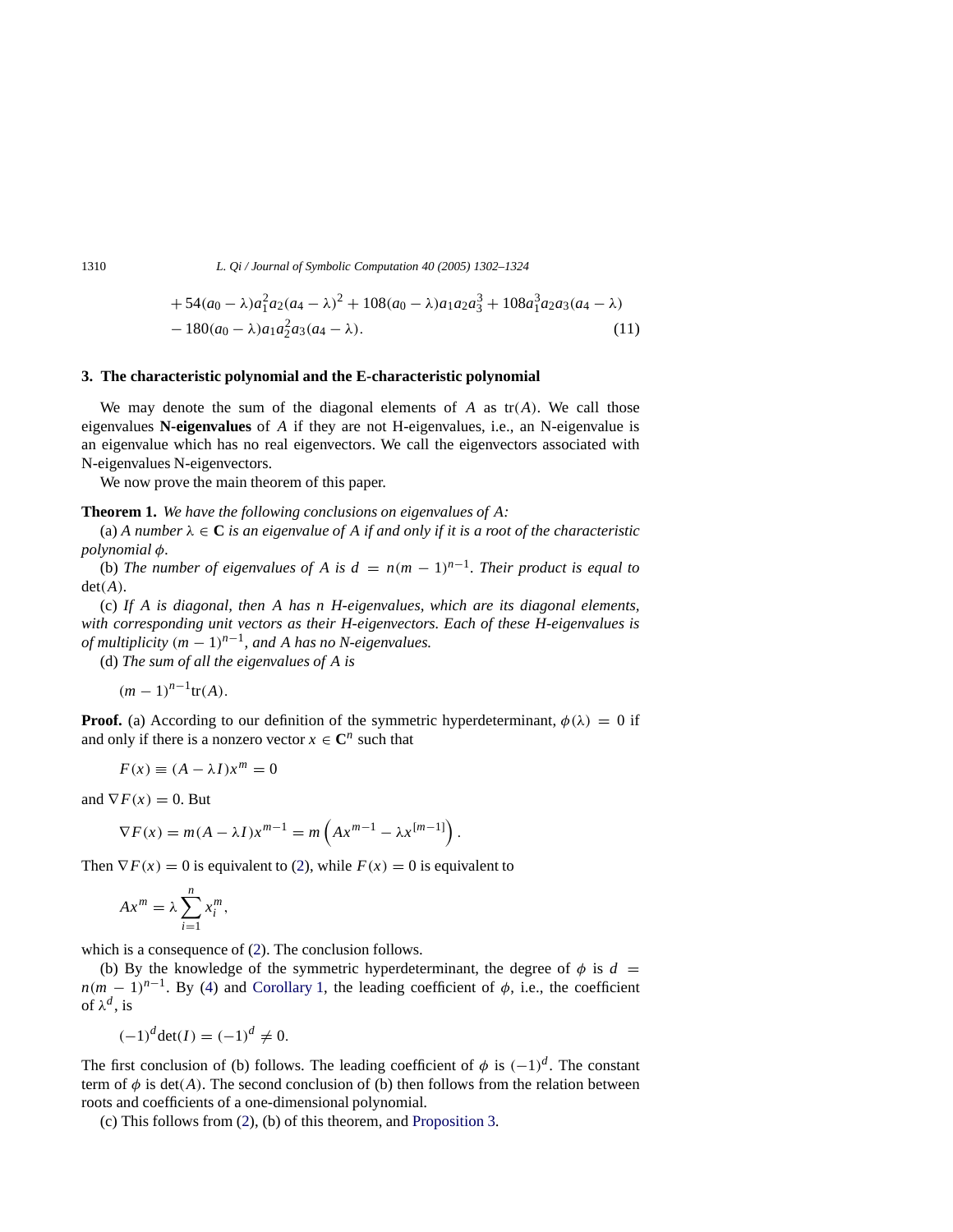(d) By [Proposition 4](#page-5-0) and the structure of  $\phi(\lambda) = \det(A - \lambda I)$ , the term of  $\lambda^{d-1}$  in  $\phi(\lambda)$ , where  $d = n(m - 1)^{n-1}$ , is in the term

$$
\prod_{i=1}^n (A_{i,...,i} - \lambda)^{(m-1)^{n-1}}.
$$

Thus, the coefficient of this term is

$$
-(m-1)^{n-1}\text{tr}(A).
$$

Since the coefficient of the term  $\lambda^d$  in  $\phi(\lambda)$  is 1, the conclusion follows from the relation between roots and coefficients of a one-dimensional polynomial.

**Example 1.** Let  $m = 4$  and  $n = 2$ . Assume that  $A_{1111} = A_{2222} = 1, A_{1112} = A_{1121} =$  $A_{1211} = A_{2111} = a \neq 0$  and all other  $A_{i_1,i_2,i_3,i_4} = 0$ . Then from [\(2\)](#page-2-0), we may directly find that *A* has four H-eigenvalues and two N-eigenvalues: a double H-eigenvalue  $\lambda_1 = \lambda_2 = 1$ with an H-eigenvector  $x^{(1)} = (0, 1)^T$ , an H-eigenvalue  $\lambda_3 = 1 + (27)^{\frac{1}{4}} a$  with an H-eigenvector  $x^{(3)} = ((3)^{\frac{1}{4}}, 1)^{\mathrm{T}}$ , an H-eigenvalue  $\lambda_4 = 1 - (27)^{\frac{1}{4}}a$  with an H-eigenvector  $x^{(4)} = ((3)^{\frac{1}{4}}, -1)^{\text{T}}$ , an N-eigenvalue  $\lambda_5 = 1 + (27)^{\frac{1}{4}} a \sqrt{-1}$  with an N-eigenvector  $x^{(5)} = ((3)^{\frac{1}{4}}, \sqrt{-1})^{\text{T}}$ , and an N-eigenvalue  $\lambda_6 = 1 - (27)^{\frac{1}{4}} a \sqrt{-1}$  with an N-eigenvector  $x^{(6)} = ((3)^{\frac{1}{4}}, -\sqrt{-1})^{\text{T}}$ . We see that the total number of eigenvalues is

$$
d = n(m-1)^{n-1} = 6,
$$

the product of all the eigenvalues is  $1 - 27a^4$ , and the sum of all the eigenvalues is 6. On the other hand, by [\(10\)](#page-7-0), we have

$$
\det(A) = 1 - 27a^4.
$$

This is equal to the product of all the eigenvalues. Also

$$
(m-1)^{n-1}\text{tr}(A)=6,
$$

which is equal to the sum of all the eigenvalues. By  $(11)$ , we also have

$$
\phi(\lambda) = (1 - \lambda)^2 [(1 - \lambda)^4 - 27a^4],
$$

which has six roots  $\lambda_i$  for  $i = 1, \ldots, 6$  as indicated above.

**Corollary 3.** *Suppose that*  $B = a(A + bI)$ *, where a and b are two real numbers. Then*  $\mu$ *is an eigenvalue (H-eigenvalue) of B if and only if*  $\mu = a(\lambda + b)$  *and*  $\lambda$  *is an eigenvalue (H-eigenvalue) of A. In this case, they have the same eigenvectors.*

We may use [Theorem 1\(](#page-8-1)b) to calculate the symmetric hyperdeterminant. We may also use this property to construct the formulas for the symmetric hyperdeterminant for some sparse tensors. In [Section 5,](#page-14-0) we give an example for this when  $m = 4$  and  $n = 3$ .

We have a conjecture on eigenvalues:

**Conjecture 1.** *The number of linearly independent eigenvectors associated with an eigenvalue* λ *is not greater than the multiplicity of* λ*.*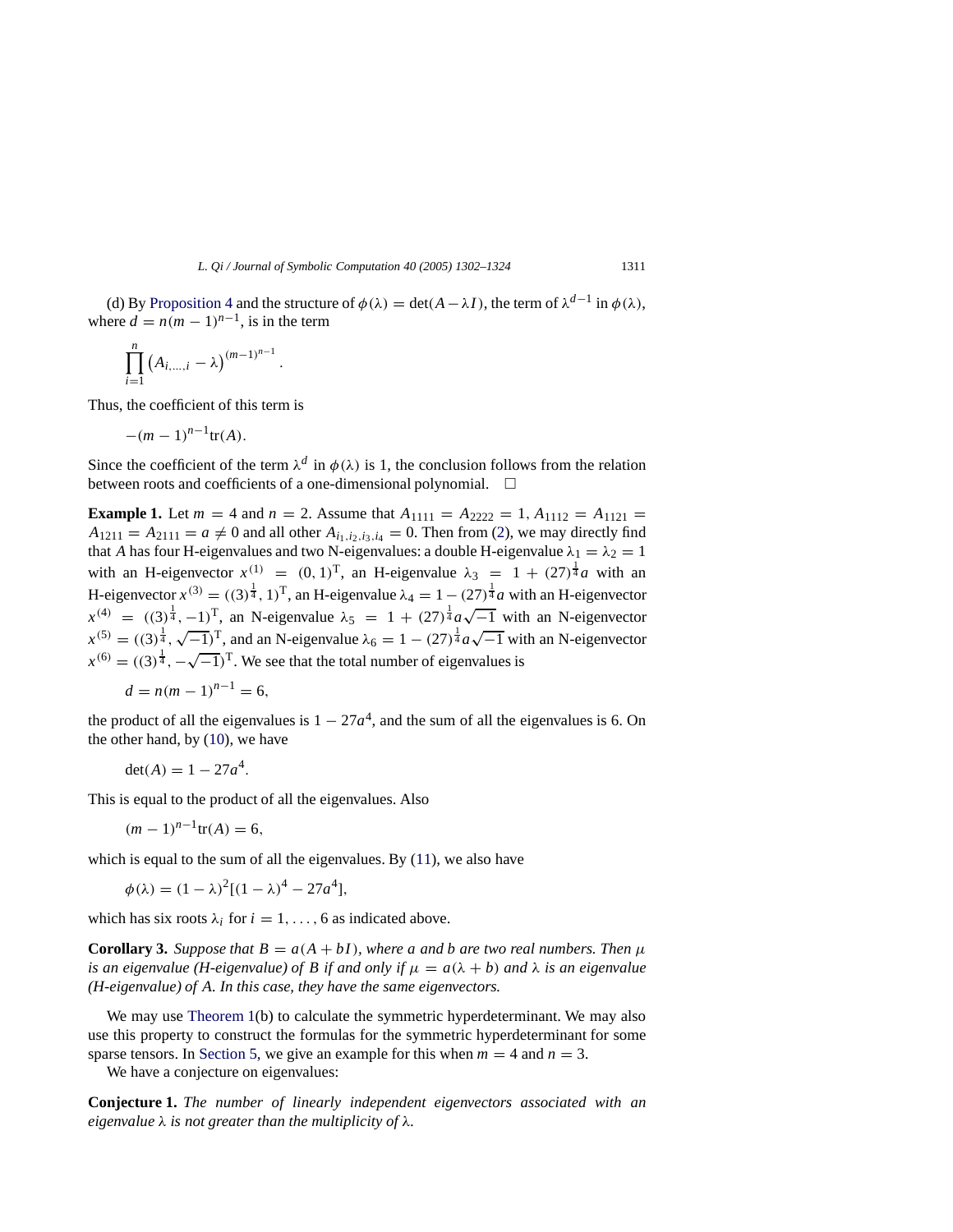Assume that *m* is even and let  $m = 2l$ . As we said in the introduction, in this case, E-eigenvalues are roots of another one-dimensional polynomial associated with *A*, and we call that one-dimensional polynomial the E-characteristic polynomial of  $A$ . Let  $I_2$  be the  $n \times n$  unit matrix. To define the E-characteristic polynomial, we need to study a special *m*th-order *n*-dimensional tensor  $I_2^l$ , whose  $(i_1, i_2, \ldots, i_m)$  entry is defined as

$$
\delta_{i_1i_2}\delta_{i_3i_4}\cdots\delta_{i_{m-1}i_m}.
$$

The tensor  $I_2^l$  can be regarded as the tensor product of *l* unit matrices  $I_2, \ldots, I_2$ . It is not supersymmetric when  $l \geq 2$ . Let  $I_E = \text{sym}(I_2^l)$ . We call the one-dimensional polynomial  $\psi$ , defined by

$$
\psi(\lambda) = \det(A - \lambda I_E),
$$

<span id="page-10-1"></span>the **E-characteristic polynomial** of *A*.

**Proposition 6.** *If*  $l \geq 2$ *, then* 

$$
\det(I_E)=0.
$$

**Proof.** Let  $x_1 = 1, x_2 = \sqrt{-1}, x_i = 0$  for  $i = 3, ..., n$ . Then we see that

$$
I_E x^{m-1} \equiv I_2^l x^{m-1} = 0
$$

when  $l \ge 2$ . Hence, 0 is an eigenvalue of  $I_2^l$ . By [Theorem 1\(](#page-8-1)b), we have the conclusion.  $\Box$ 

We say that *A* is **regular** if either *A* is not singular, or *A* is singular but there is no eigenvector *x* associated with the zero eigenvalue of A such that  $x \neq 0$  and

$$
\sum_{i=1}^n x_i^2 = 0.
$$

<span id="page-10-2"></span>**Theorem 2.** *Assume that m is even and m* = 2*l. We have the following conclusions on E-eigenvalues of A:*

(a) *An E-eigenvalue of A is a root of the E-characteristic polynomial* ψ*. If A is regular, then a complex number is an E-eigenvalue of A if and only if it is a root of*  $\psi$ .

(b) *When*  $l \geq 2$ , the number of E-eigenvalues of A is strictly less than  $d = n(m-1)^{n-1}$ .

**Proof.** (a) According to our definition of the symmetric hyperdeterminant,  $\psi(\lambda) = 0$  if and only if there is a nonzero vector  $x \in \mathbb{C}^n$  such that

$$
G(x) \equiv (A - \lambda I_E)x^m \equiv (A - \lambda I_2^l)x^m = Ax^m - \lambda \left(\sum_{i=1}^n x_i^2\right)^l = 0
$$

and  $\nabla G(x) = 0$ . We have

<span id="page-10-0"></span>
$$
\nabla G(x) = m \left( Ax^{m-1} - \lambda x \left( \sum_{i=1}^{n} x_i^2 \right)^{l-1} \right). \tag{12}
$$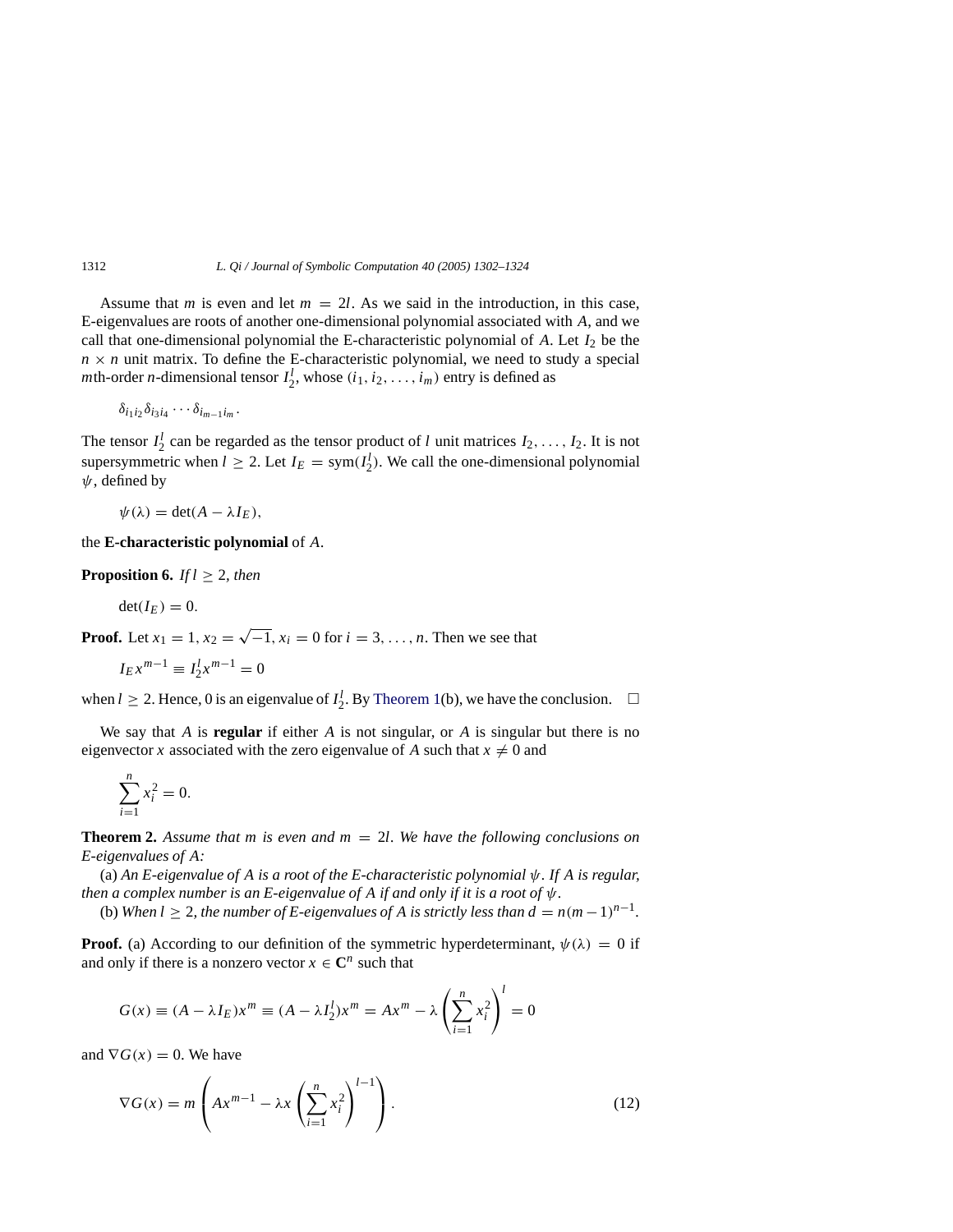Then [\(3\)](#page-2-1) implies that  $\nabla G(x) = 0$ , while  $G(x) = 0$  is equivalent to

$$
Ax^m = \lambda \left(\sum_{i=1}^n x_i^2\right)^l,
$$

which is also a consequence of [\(3\)](#page-2-1). The first conclusion follows. Suppose now that *A* is regular. If

$$
\sum_{i=1}^{n} x_i^2 = 0
$$

in [\(12\)](#page-10-0), then  $\nabla G(x) = 0$  implies  $Ax^{m-1} = 0$ , which implies that *A* is not regular, a contradiction. Hence,

$$
\sum_{i=1}^{n} x_i^2 \neq 0
$$

in [\(12\)](#page-10-0). By scaling *x*, we see that  $\nabla G(x) = 0$  implies [\(3\)](#page-2-1) in this case. The second conclusion follows.

(b) By the knowledge of the symmetric hyperdeterminant, the degree of  $\psi$  is at most  $d = n(m-1)^{n-1}$ . But the coefficient of the *d*th-degree term of  $\psi$  is det(*I<sub>E</sub>*), which is zero, according to [Proposition 6.](#page-10-1) Hence, the actual degree of  $\psi$  is strictly less than *d*. The conclusion follows  $\Box$ 

We have a conjecture on E-eigenvalues:

**Conjecture 2.** When  $l \geq 2$ , the number of E-eigenvalues of A is strictly less than  $d = n(m-1)^{n-1} - 1.$ 

## <span id="page-11-0"></span>**4. More properties of eigenvalues and E-eigenvalues**

We have the following theorem.

**Theorem 3.** *Suppose that x is an eigenvector associated with an eigenvalue*  $\lambda$  *of A. If* 

<span id="page-11-1"></span>
$$
\sum_{i=1}^{n} x_i^m \neq 0,\tag{13}
$$

<span id="page-11-2"></span>*then*

$$
\lambda = \frac{Ax^m}{\sum_{i=1}^n x_i^m}.\tag{14}
$$

*On the other hand, if x is an E-eigenvector associated with an E-eigenvalue* λ *of A, then*

<span id="page-11-3"></span>
$$
\lambda = Ax^m. \tag{15}
$$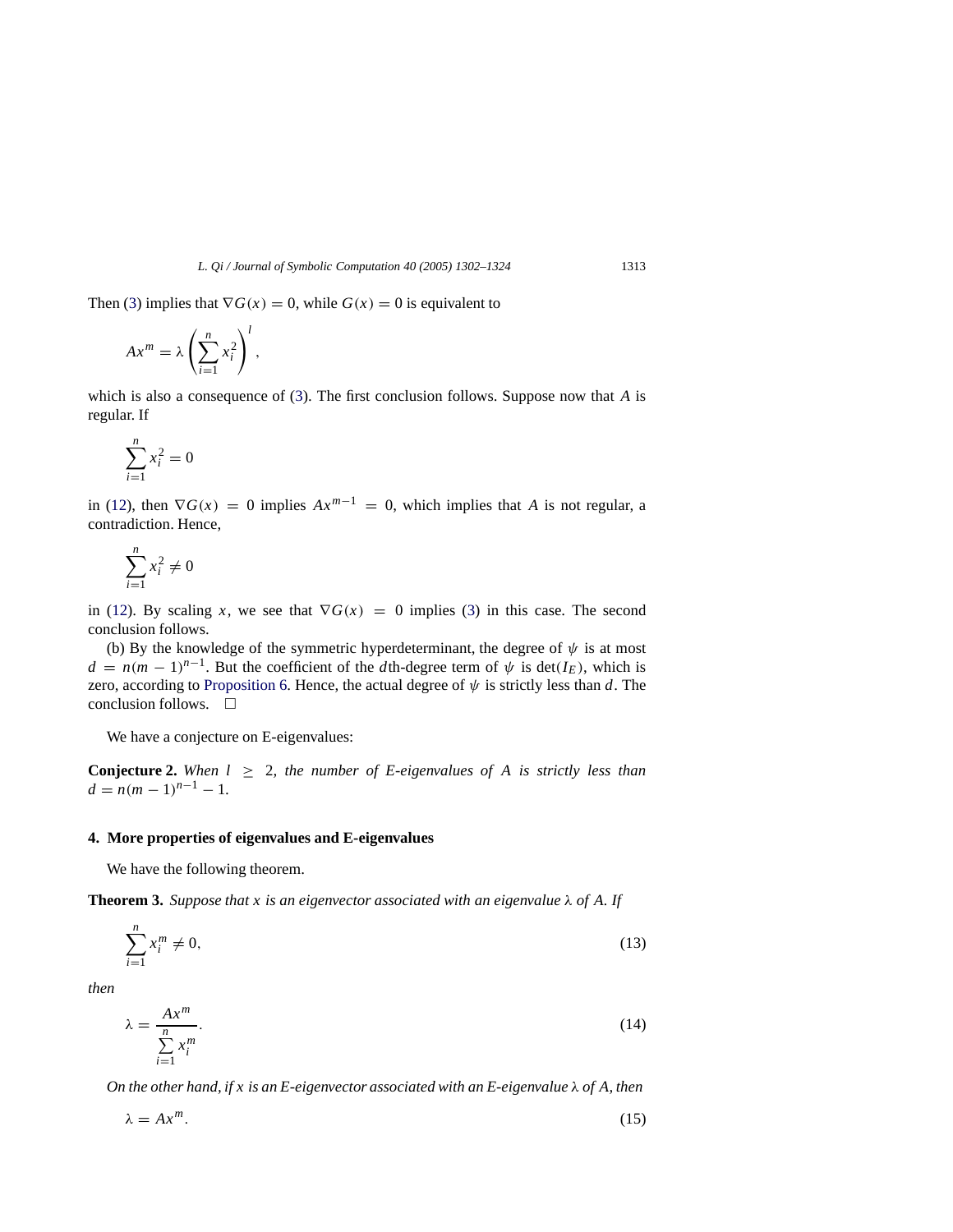**Proof.** By [\(2\)](#page-2-0), we have

$$
Ax^{m} = \lambda \left( x^{[m-1]} \right)^{T} x = \lambda \left( \sum_{i=1}^{n} x_{i}^{m} \right).
$$

If [\(13\)](#page-11-1) holds, then we have [\(14\)](#page-11-2). We may prove [\(15\)](#page-11-3) from [\(3\)](#page-2-1) directly.  $\Box$ 

For eigenvectors of two distinct eigenvalues of *A*, we have the following theorem.

**Theorem 4.** *Suppose that*  $\lambda$  *and*  $\mu$  *are two distinct eigenvalues of* A,  $\lambda \neq \mu$ *, and x and y are two eigenvectors associated with them. Then x and y are linearly independent.*

**Proof.** Suppose that *x* and *y* are linearly dependent. Then *x* and *y* are proportional, since both of them are nonzero vectors. Since  $(2)$  is homogeneous, we see that *x* is also an eigenvector of *A* associated with  $\mu$ . Since  $x \neq 0$ , there exists *i* such that  $x_i \neq 0$ . Consider the *i*th equation of  $(2)$ ; we have

$$
\[Ax^{m-1}\]_i = \lambda x_i^{m-1} = \mu x_i^{m-1}.
$$

<span id="page-12-2"></span>Since  $x_i \neq 0$ , this implies that  $\lambda = \mu$ , contradicting our assumption.  $\square$ 

**Theorem 5.** *Assume that m is even. The following conclusions hold for A:*

(a) *A always has H-eigenvalues. A is positive definite (positive semidefinite) if and only if all of its H-eigenvalues are positive (nonnegative).*

(b) *A always has Z-eigenvalues. A is positive definite (positive semidefinite) if and only if all of its Z-eigenvalues are positive (nonnegative).*

(c) If *A* is a multiple of *I*, then *A* has a *d*-multiple *H*-eigenvalue, where  $d = n(m-1)^{n-1}$ . If *A* is not *a* multiple of *I*, then *A* has at least two distinct *H*-eigenvalues.

**Proof.** (a) We see that [\(2\)](#page-2-0) is the optimality condition of

<span id="page-12-1"></span>
$$
\max\left\{Ax^{m} : \sum_{i=1}^{n} x_{i}^{m} = 1, x \in \mathbf{R}^{n}\right\}
$$
\n(16)

<span id="page-12-0"></span>and

$$
\min\left\{Ax^{m} : \sum_{i=1}^{n} x_{i}^{m} = 1, x \in \mathbf{R}^{n}\right\}.
$$
\n(17)

As the feasible set is compact and the objective function is continuous, the global maximizer and minimizer always exist. This shows that [\(2\)](#page-2-0) always has real solutions, i.e., *A* always has H-eigenvalues. Since *A* is positive definite (positive semidefinite) if and only if the optimal value of  $(17)$  is positive (nonnegative), we have the second conclusion of (a).

(b) The proof of (b) is similar to the proof of (a), as long as we replace [\(16\)](#page-12-1) and [\(17\)](#page-12-0) by

$$
\max\left\{Ax^m:\sum_{i=1}^nx_i^2=1, x\in\mathbf{R}^n\right\}
$$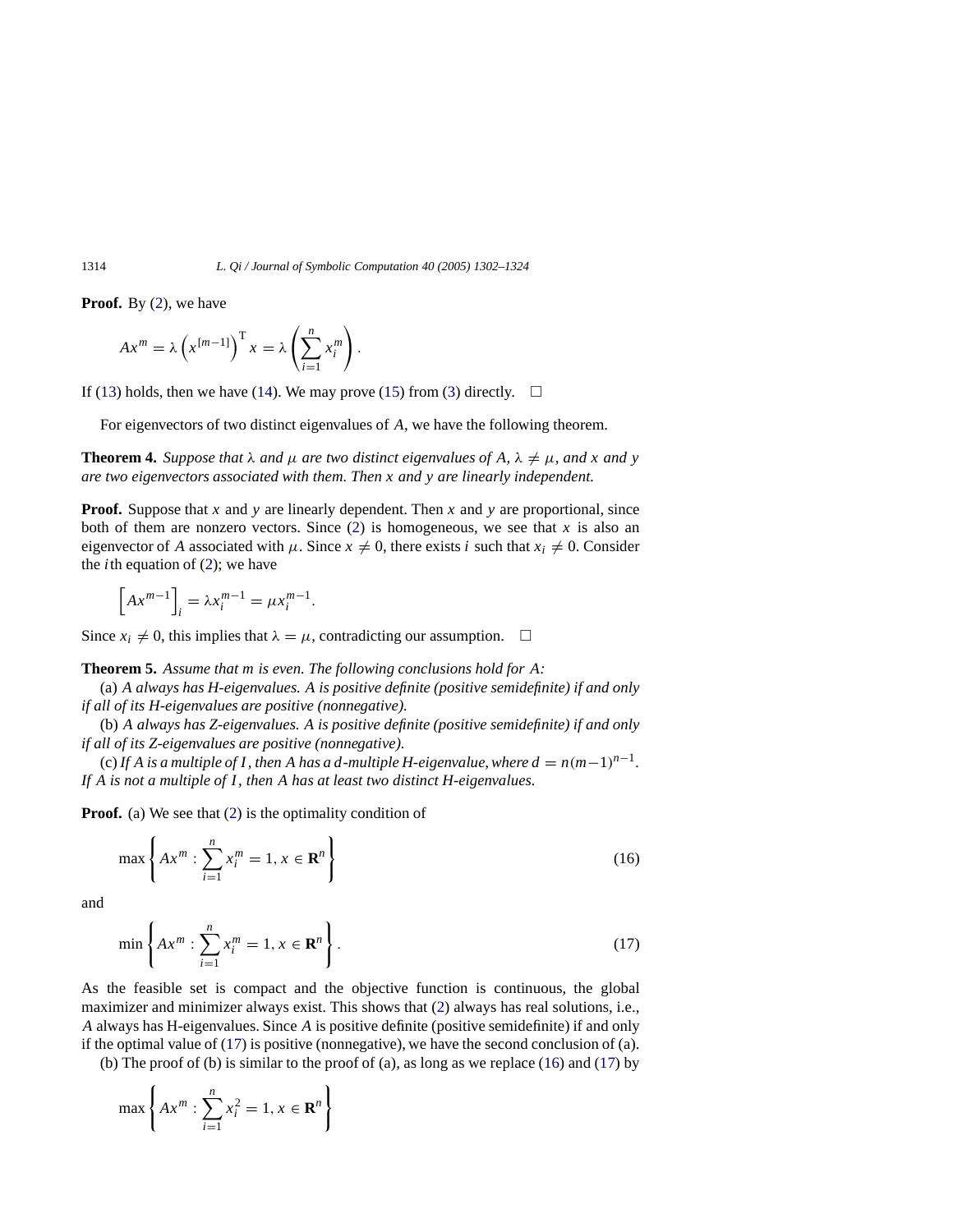and

$$
\min\left\{Ax^m:\sum_{i=1}^nx_i^2=1, x\in\mathbf{R}^n\right\}.
$$

(c) The first conclusion follows from [Theorem 1\(](#page-8-1)c). Suppose that *A* has only one H-eigenvalue  $\lambda$ . Since [\(2\)](#page-2-0) is the optimality condition of [\(16\)](#page-12-1) and [\(17\)](#page-12-0), this implies that for any  $x \in \mathbb{R}^n$ , [\(2\)](#page-2-0) holds for that  $\lambda$ . Consider the *i*th equation of (2). Letting  $x_i = \delta_{ij}$  for  $j = 1, \ldots, n$ , we have

$$
A_{i,\ldots,i}=\lambda.
$$

Only letting  $x_i = 1$  and combining with the above, we have

$$
\sum_{\substack{i_2,\dots,i_m=1\\ \delta_{i,i_2,\dots,i_m}}}^n A_{i,i_2,\dots,i_m} x_{i_2} \cdots x_{i_m} = 0
$$

for any *x* satisfying  $x_i = 1$ . This implies that

$$
A_{i,i_2,\ldots,i_m}=\lambda\delta_{i,i_2,\ldots,i_m},
$$

for any  $i, i_2, \ldots, i_m$ , i.e., A is a multiple of *I*. This completes the proof.  $\Box$ 

**Example 2.** Let  $m = 4$  and  $n = 2$ . Assume that  $A_{1111} = 1$ ,  $A_{1122} = A_{1211} = A_{1212} = A_{1212}$  $A_{2121} = A_{2211} = A_{2112} = \frac{1}{3}$ ,  $A_{2222} = 1$  and other  $A_{i_1,i_2,i_3,i_4} = 0$ . Then [\(2\)](#page-2-0) becomes

$$
\begin{cases} x_1^3 + x_1 x_2^2 = \lambda x_1^3, \\ x_1^2 x_2 + x_2^3 = \lambda x_2^3. \end{cases}
$$

Solving it, we find that *A* has four H-eigenvalues:  $\lambda_1 = \lambda_2 = 1$  with H-eigenvectors  $x^{(1)} = (1, 0)^{T}$ ,  $x^{(2)} = (0, 1)^{T}$ ,  $\lambda_3 = \lambda_4 = 2$  with H-eigenvectors  $x^{(3)} = (1, 1)^{T}$ ,  $x^{(4)} = (1, -1)^T$ , and a double zero N-eigenvalue  $\lambda_5 = \lambda_6 = 0$  with N-eigenvectors  $x^{(3)} = (1, -1)^3$ , and a double zero N-eigenvalue  $\lambda_5 = \lambda_6 = 0$  with N-eigenvectors  $x^{(5)} = (1, \sqrt{-1})^T$ ,  $x^{(2)} = (1, -\sqrt{-1})^T$ . Hence, *A* is positive definite but singular in the sense of Cayley.

It is seen that if  $\lambda$  is an N-eigenvalue of A and x is an eigenvector associated with  $\lambda$ , then  $\lambda$  is also an N-eigenvalue of *A* and  $\bar{x}$  is an eigenvector associated with  $\bar{\lambda}$ . This indicates that N-eigenvalues appear in pairs. Furthermore, the product of a conjugate pair of nonzero N-eigenvalues is always positive. Hence, the sign of  $det(A)$  is the same as the sign of the product of all H-eigenvalues and zero N-eigenvalues if there are any. Thus, we have the following proposition.

<span id="page-13-0"></span>**Proposition 7.** Assume that m is even. If A is positive semidefinite, then  $det(A) \geq 0$ . If A *is positive definite, then either* det(*A*) > 0 *or A has some zero N-eigenvalues.*

It is easy to see that all of positive semidefinite supersymmetric tensors of the same order and dimension form a closed convex cone. By [Proposition 7,](#page-13-0) the tensors are positive definite in the interior of this convex cone and on some boundary part of this cone.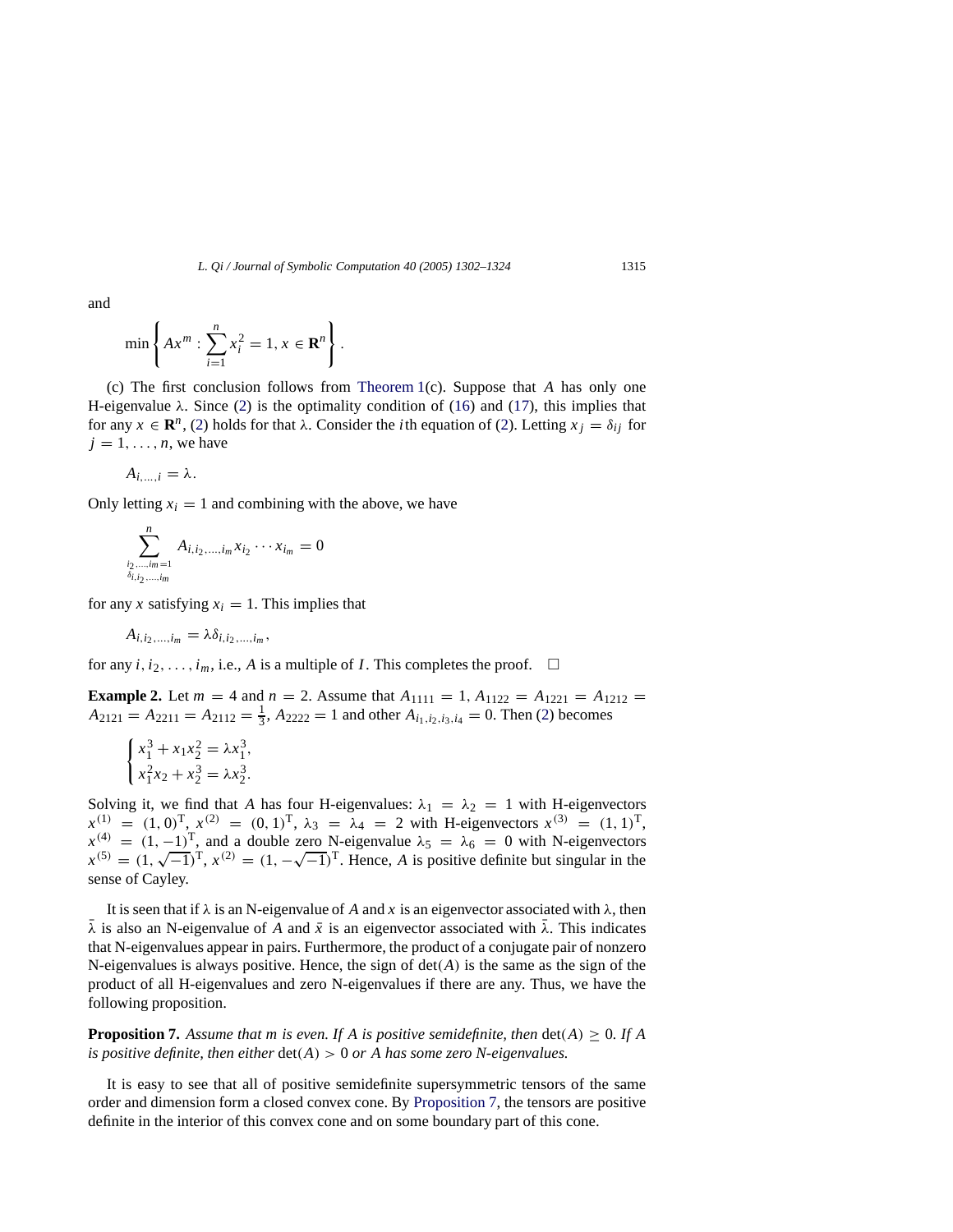In  $(1)$ , if we let some (but not all)  $x_i$  be zero, then we have a lower degree homogeneous polynomial, which defines a lower order supersymmetric tensor. We call such a lower order supersymmetric tensor a **principal supersymmetric sub-tensor** of *A*. If *A* is positive definite (semidefinite), then all of its principal supersymmetric sub-tensors are positive definite (semidefinite). By [Proposition 7,](#page-13-0) we have the following further proposition.

<span id="page-14-1"></span>**Proposition 8.** *Assume that m is even. If A is positive semidefinite, then the symmetric hyperdeterminants of all of its principal supersymmetric sub-tensors are nonnegative.*

Note that the converse of [Proposition 8](#page-14-1) is not true in general. For example, a necessary and sufficient condition for positive definiteness in the case  $m = 4$  and  $n = 2$  can be found in [Jury and Mansour](#page-22-10) [\(1981\)](#page-22-10). For positive semidefiniteness, we may take the closed hull form of the condition given in [Jury and Mansour](#page-22-10) [\(1981](#page-22-10)), which is much more complicated than the condition in [Proposition 8.](#page-14-1)

# <span id="page-14-0"></span>**5. Distribution of the eigenvalues**

The following is a theorem on the distribution of the eigenvalues of *A*.

<span id="page-14-2"></span>**Theorem 6.** (a) *The eigenvalues of A lie in the union of n disks in* **C***. These n disks have the diagonal elements of the supersymmetric tensor as their centers, and the sums of the absolute values of the off-diagonal elements as their radii.*

(b) *If one of these n disks is disjoint with the other n* − 1 *disks, then there are exactly*  $(m-1)^{n-1}$  eigenvalues which lie in this disk, and when m is even there is at least one *H-eigenvalue which lies in this disk.*

(c) *If k of these n disks are connected but disjoint with the other n* − *k disks, then there are exactly k*(*m* −1)*n*−<sup>1</sup> *eigenvalues which lie in the union of these k disks. Moreover when m is even at least one H-eigenvalue lies in the real interval intersected by this union on the real axis if one of the following three conditions holds:*

(i) *k is odd;*

(ii)  $k$  is even and the other  $n - k$  disks are on the left side of this union;

(iii) *k* is even and the other  $n - k$  disks are on the right side of this union.

**Proof.** (a) Suppose that  $\lambda$  is an eigenvalue of A with eigenvector x. Assume that

$$
|x_i| = \max_{j=1,\dots,n} |x_j|.
$$

Consider the *i*th equation of [\(2\)](#page-2-0). We have

$$
(\lambda - a_{i, ..., i})x_i^{m-1} = \sum_{\substack{i_2, ..., i_m = 1 \\ \delta_{i, i_2, ..., i_m} = 0}}^n A_{i, i_2, ..., i_m} x_{i_2} \cdots x_{i_m}.
$$

This implies that

$$
|\lambda - a_{i,...,i}| \leq \sum_{\substack{i_2,...,i_m=1 \ \delta_{i,i_2,...,i_m}=0}}^n |A_{i,i_2,...,i_m}| \cdot \left| \frac{x_{i_2}}{x_i} \right| \cdots \left| \frac{x_{i_m}}{x_i} \right| \leq \sum_{\substack{i_2,...,i_m=1 \ \delta_{i,i_2,...,i_m}=0}}^n |A_{i,i_2,...,i_m}|.
$$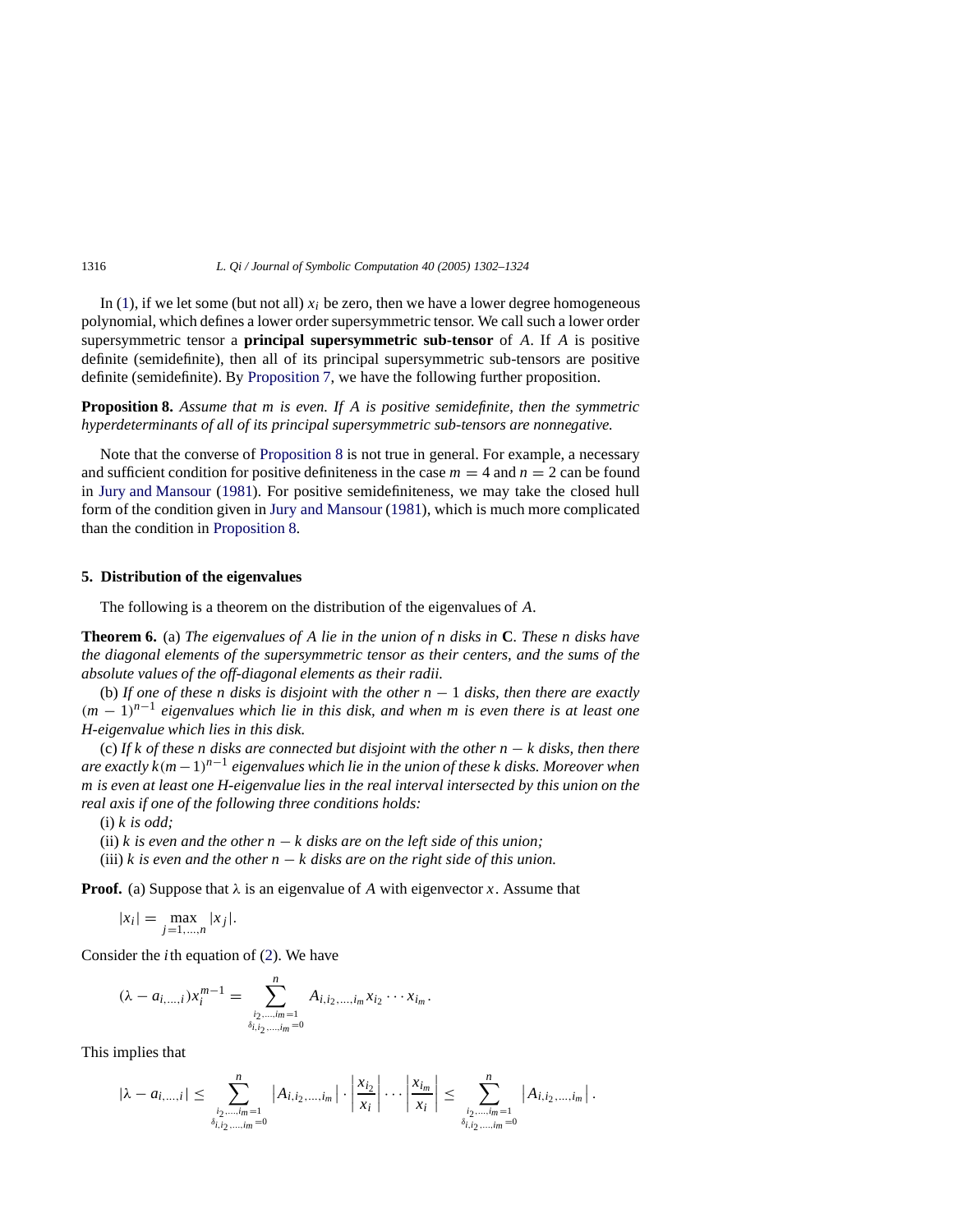This gives us the desired result. Note that  $\lambda$  and  $x$  may be non-real here.

(b) This is a special case of (c) with  $k = 1$ .

(c) Let *D* be an *m*th-order *n*-dimensional diagonal tensor whose diagonal elements are the same as those of *A*. Let

$$
A(\epsilon) = D + \epsilon (A - D),
$$

for  $\epsilon \in [0, 1]$ . Then  $A(0) = D$  and  $A(1) = A$ . Let

$$
\phi_{\epsilon}(\lambda) = \det(A(\epsilon) - \lambda I).
$$

Then  $\phi_{\epsilon}$  is a one-dimensional monic polynomial whose coefficients are polynomials of  $\epsilon$ . Then the roots of  $\phi_{\epsilon}$  are continuous functions of  $\epsilon$ . Let  $\epsilon$  vary from 0 to 1. By (a) of this theorem and [Theorem 1\(](#page-8-1)c), we have the first conclusion of (c). (i) If  $k$  is odd, then  $k(m-1)^{n-1}$  is also odd. When *m* is even, since N-eigenvalues appear in pairs, there is at least one *H*-eigenvalue in the union. (ii) Consider

$$
\max\left\{A(\epsilon)x^m:\sum_{i=1}^n x_i^m=1,\ x\in\mathbf{R}^n\right\}.
$$

Its global minimizers  $x(\epsilon)$  are continuous with respect to  $\epsilon$ . But

$$
\lambda(\epsilon) = A(x(\epsilon))^m
$$

is an H-eigenvalue. It should stay in the rightmost component of the intersection of the real axis and the union of the *n* disks. This proves (ii). The proof of (iii) is similar, by changing "min" to "max".  $\Box$ 

When *m* is even, [Theorem 6](#page-14-2) gives a lower bound and a new upper bound for the smallest H-eigenvalue, which is useful in judging the positive definiteness of *A* [\(Qi](#page-22-3), [2004](#page-22-3)).

**Example 3.** Let  $m = 4$  and  $n = 3$ . Assume that  $A_{1111} = 2$ ,  $A_{2222} = 3$ ,  $A_{3333} = 5$ ,  $A_{1123} = A_{1132} = A_{1213} = A_{1312} = A_{1231} = A_{1321} = A_{2113} = A_{3112} = A_{2131} =$  $A_{3121} = A_{2311} = A_{3211} = \frac{a}{3}$  and other  $A_{i_1, i_2, i_3, i_4} = 0$ .

If  $a = 0$ , then *A* is diagonal. By [Theorem 1\(](#page-8-1)c), *A* has three distinct nine-multiple H-eigenvalues,  $\lambda_1 = 2$ ,  $\lambda_2 = 3$  and  $\lambda_3 = 5$ , with H-eigenvectors  $x^{(1)} = (1, 0, 0)^T$ ,  $x^{(2)} = (0, 1, 0)^{\text{T}}, x^{(3)} = (0, 0, 1)^{\text{T}}$ , respectively.

Assume that  $a \neq 0$ . By [Theorem 6,](#page-14-2) the eigenvalues of A lie in the following three disks:

1. Ball 1, with its center at 2 and radius 2|*a*|.

2. Ball 2, with its center at 3 and radius  $|a|$ .

3. Ball 3, with its center at 5 and radius |*a*|.

There are three cases for  $a \neq 0$ :

(a)  $0 < |a| < \frac{1}{3}$ . Then *A* is diagonally dominated [\(Qi](#page-22-3), [2004\)](#page-22-3). In each disk there are 9 eigenvalues, and there are at least one H-eigenvalue in [2−2|*a*|, 2+2|*a*|], one H-eigenvalue in  $[3 - |a|, 3 + |a|]$  and one H-eigenvalue in  $[5 - |a|, 5 + |a|]$ . *A* is positive definite.

(b)  $\frac{1}{3} \le |a| < \frac{2}{3}$ . There are 18 eigenvalues in the union of the first two disks, 9 eigenvalues in the third disk. There are at least one H-eigenvalue in  $[2 - 2|a|, 3 + |a|]$ and one H-eigenvalue in  $[5 - |a|, 5 + |a|]$ . *A* is positive definite.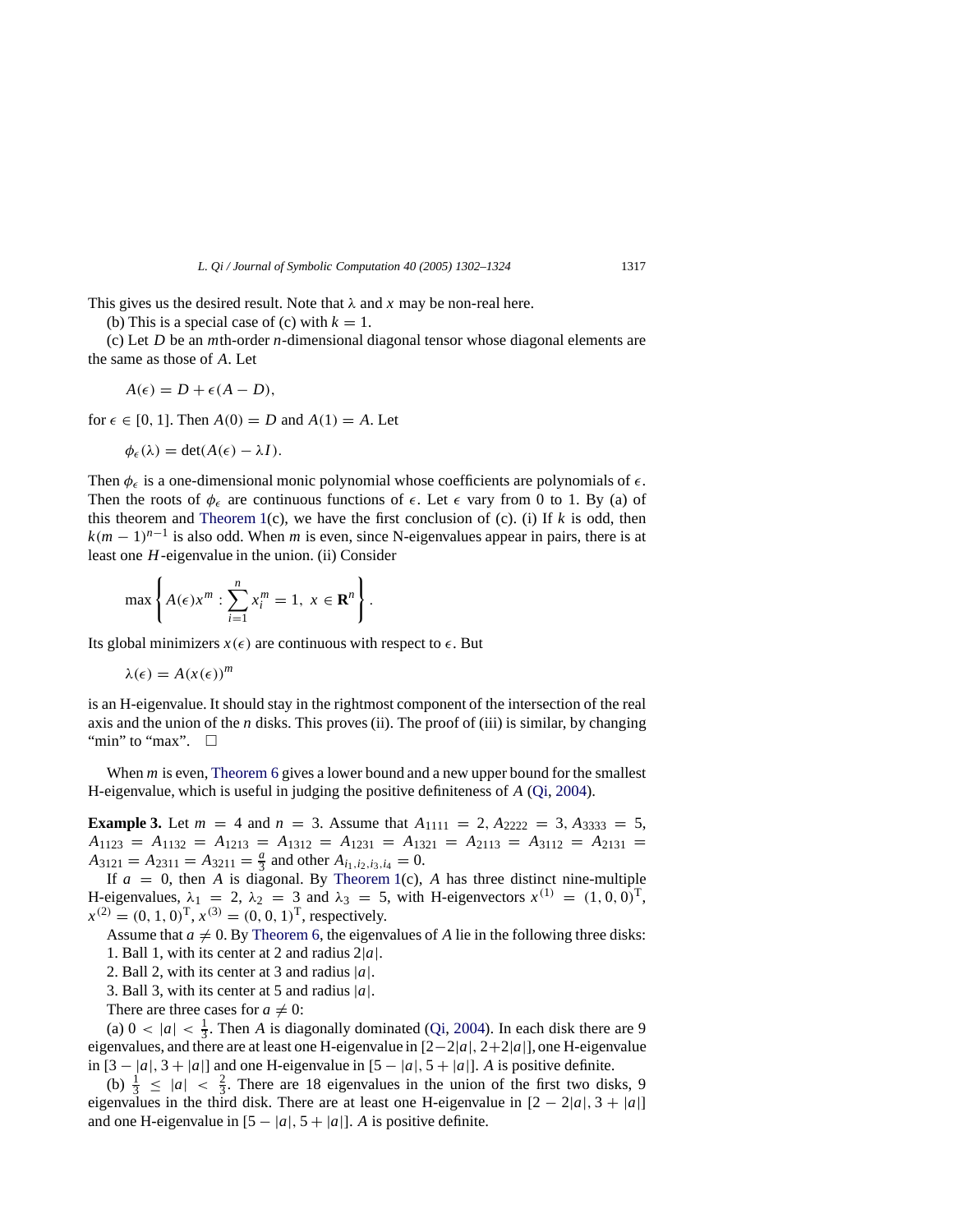(c)  $|a| \ge \frac{2}{3}$ . There are 27 eigenvalues in the union of these three disks. By [Theorem 5,](#page-12-2) there are at least two H-eigenvalues in  $[2 - 2|a|, 5 + |a|]$ . If  $|a| < 1$ , then *A* is positive definite. If  $|a| = 1$ , then *A* is positive semidefinite and may be positive definite. If  $|a| > 1$ , no conclusion can be made on positive definiteness of *A* by [Theorem 6.](#page-14-2)

We may use [\(2\)](#page-2-0) to calculate the eigenvalues of *A*. Now [\(2\)](#page-2-0) becomes

<span id="page-16-0"></span>
$$
\begin{cases}\n2x_1^3 + 2ax_1x_2x_3 = \lambda x_1^3, \\
3x_2^3 + ax_1^2x_3 = \lambda x_2^3, \\
5x_3^3 + ax_1^2x_2 = \lambda x_3^3.\n\end{cases}
$$
\n(18)

Cancelling  $\lambda$  from the first two equations of [\(18\)](#page-16-0), we have

$$
x_1^3 x_2^3 = a x_1 x_3 \left( 2 x_2^4 - x_1^4 \right).
$$

Cancelling  $\lambda$  from the first and the third equations of [\(18\)](#page-16-0), we have

$$
3x_1^3x_3^3 = ax_1x_2\left(2x_3^4 - x_1^4\right).
$$

Cancelling  $x_3$  from these two equations, we have

<span id="page-16-1"></span>
$$
3x_1^9x_2^9\left(2x_2^4 - x_1^4\right) = 2x_1^9x_2^{13} - a^4x_1^5x_2\left(2x_2^4 - x_1^4\right)^4. \tag{19}
$$

We have a five-multiple root  $x_1 = 0$  and a single root  $x_2 = 0$ .

If  $x_2 = 0$  and  $x_1 \neq 0$ , then  $x_3 = 0$  by [\(18\)](#page-16-0). By (18), we have  $\lambda_1 = 2$ . We may let  $x_1 = 1$ .

If  $x_1 = 0$  and  $x_2 \neq 0$ , then  $x_3 = 0$  by [\(18\)](#page-16-0). By (18), we have  $\lambda_2 = 3$ . We may let  $x_2 = 1$ .

If  $x_1 = 0$  and  $x_3 \neq 0$ , then  $x_2 = 0$  by [\(18\)](#page-16-0). By (18), we have  $\lambda_3 = 5$ . We may let  $x_3 = 1.$ 

Thus, when  $a \neq 0$ , A always has a single H-eigenvalue  $\lambda_1 = 2$  with an H-eigenvector  $(1, 0, 0)^T$ , a five-multiple H-eigenvalue  $\lambda_2 = 3$  with an H-eigenvector  $(0, 1, 0)^T$ , and a five-multiple H-eigenvalue  $\lambda_3 = 5$  with an H-eigenvector  $(0, 0, 1)^T$ .

We now assume that  $x_1 \neq 0$  and  $x_2 \neq 0$ . Let  $t = \frac{x_2}{x_1}$  and  $s = t^4$ . Without loss of generality, we may assume that  $x_1 = 1$ . Then [\(19\)](#page-16-1) becomes

<span id="page-16-4"></span>
$$
a^4 = \frac{s^2(3-4s)}{(2s-1)^4}.
$$
\n(20)

<span id="page-16-2"></span>We have

$$
x_2 = t
$$
 and  $x_3 = \frac{t^3}{a(2t^4 - 1)}$ . (21)

By  $(18)$  and  $(21)$ , we have

<span id="page-16-3"></span>
$$
s = \frac{\lambda - 2}{2(\lambda - 3)}.\tag{22}
$$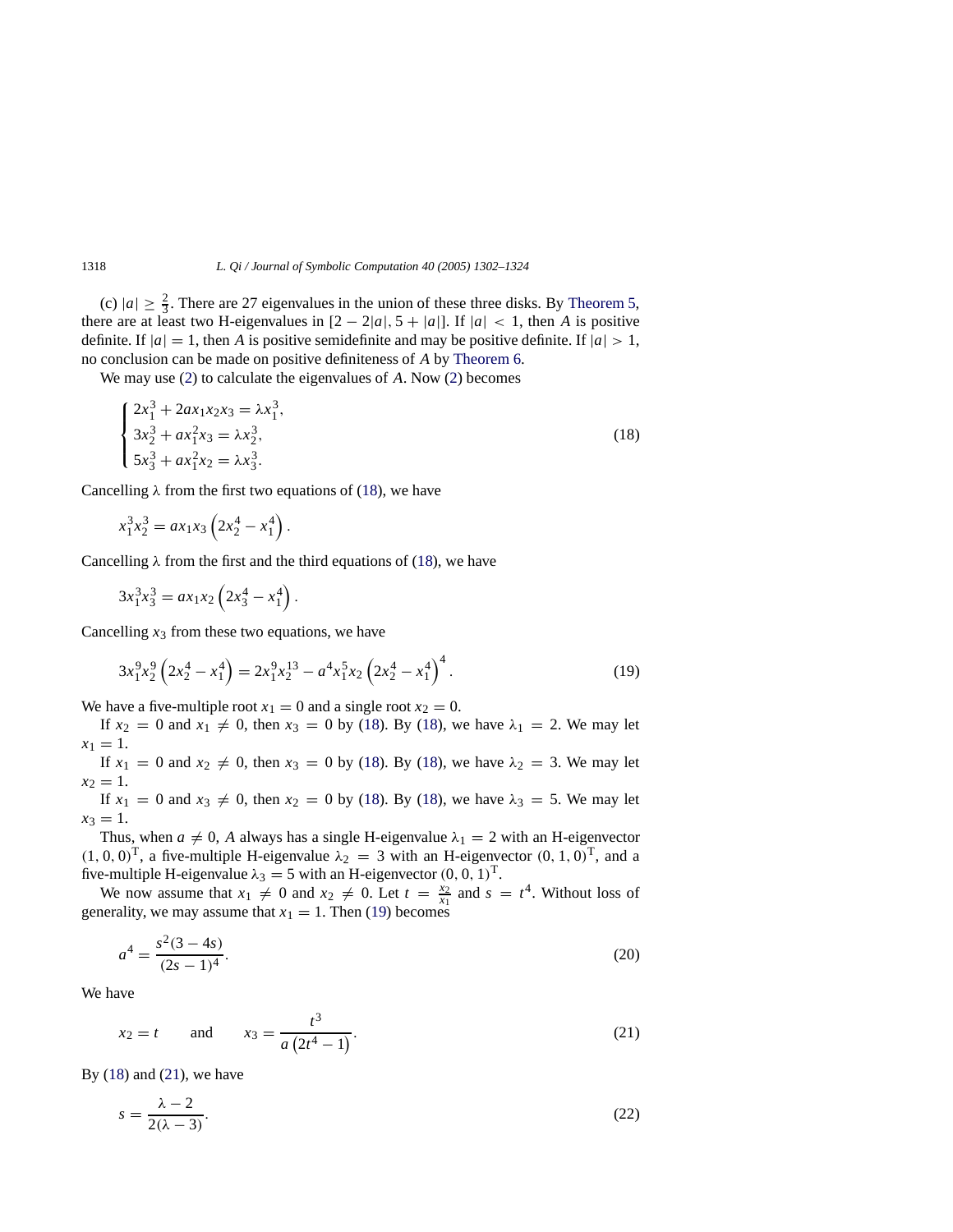Substituting [\(22\)](#page-16-3) to [\(20\)](#page-16-4), we have

 $\eta(\lambda) := (\lambda - 2)^2 (\lambda - 3)(\lambda - 5) - 4a^4 = 0.$ 

By [\(21\)](#page-16-2) and  $t^4 = s$ , we know that each root of  $\eta$  is a four-multiple eigenvalue and double H-eigenvalue of *A*. By this and the relations between roots and coefficients of  $\eta$ , we may conclude that *A* is positive definite if  $|a| < (15)^{\frac{1}{4}}$ , positive semidefinite if  $|a| = (15)^{\frac{1}{4}}$ , not positive semidefinite if  $|a| > (15)^{\frac{1}{4}}$ , and

$$
det(A) = 2 \times 15^5 \times (60 - 4a^4)^4.
$$

It is not difficult to generalize this result to a general case where  $A_{1111} = b$ ,  $A_{2222} =$  $c, A_{3333} = d, A_{1123} = A_{1132} = A_{1213} = A_{1312} = A_{1231} = A_{1321} = A_{2113} = A_{3112} =$  $A_{2131} = A_{3121} = A_{2311} = A_{3211} = \frac{a}{3}$  and other  $A_{i_1,i_2,i_3,i_4} = 0$ . We may derive a formula for det(*A*) as

$$
\det(A) = b \times (cd)^5 \times (b^2cd - 4a^4)^4,
$$

and a formula for  $\phi(\lambda)$  as

$$
\phi(\lambda) = (b - \lambda)(c - \lambda)^5 (d - \lambda)^5 \left[ (b - \lambda)^2 (c - \lambda)(d - \lambda) - 4a^4 \right]^4.
$$

We find that *A* is positive definite in the interior of the following region:

$$
\left\{ (a, b, c, d) \in \mathbf{R}^4 : b \ge 0, c \ge 0, d \ge 0, |a| \le \left(\frac{b^2cd}{4}\right)^{\frac{1}{4}} \right\},\
$$

positive semidefinite on the boundary of the above region, and not positive semidefinite out of that region.

Furthermore, we see that the sum of all the eigenvalues of *A* is

$$
(m-1)^{n-1}\text{tr}(A) = 9(b+c+d).
$$

From this example, we have four further conjectures on eigenvalues:

<span id="page-17-1"></span>**Conjecture 3.** *A has at least n H-eigenvalues.*

<span id="page-17-3"></span>**Conjecture 4.** *A has n linearly independent eigenvectors.*

<span id="page-17-2"></span>**Conjecture 5.** *A has n linearly independent H-eigenvectors.*

<span id="page-17-0"></span>**Conjecture 6.** *If k of the n disks in [Theorem](#page-14-2)* [6](#page-14-2) *are connected but disjoint with the other n* − *k* disks, then there are at least k H-eigenvalues in the interval intersected by the union *of these k disks with the real axis.*

Certainly, [Conjecture 6](#page-17-0) is stronger than [Conjecture 3,](#page-17-1) while [Conjecture 5](#page-17-2) is stronger than [Conjecture 4.](#page-17-3)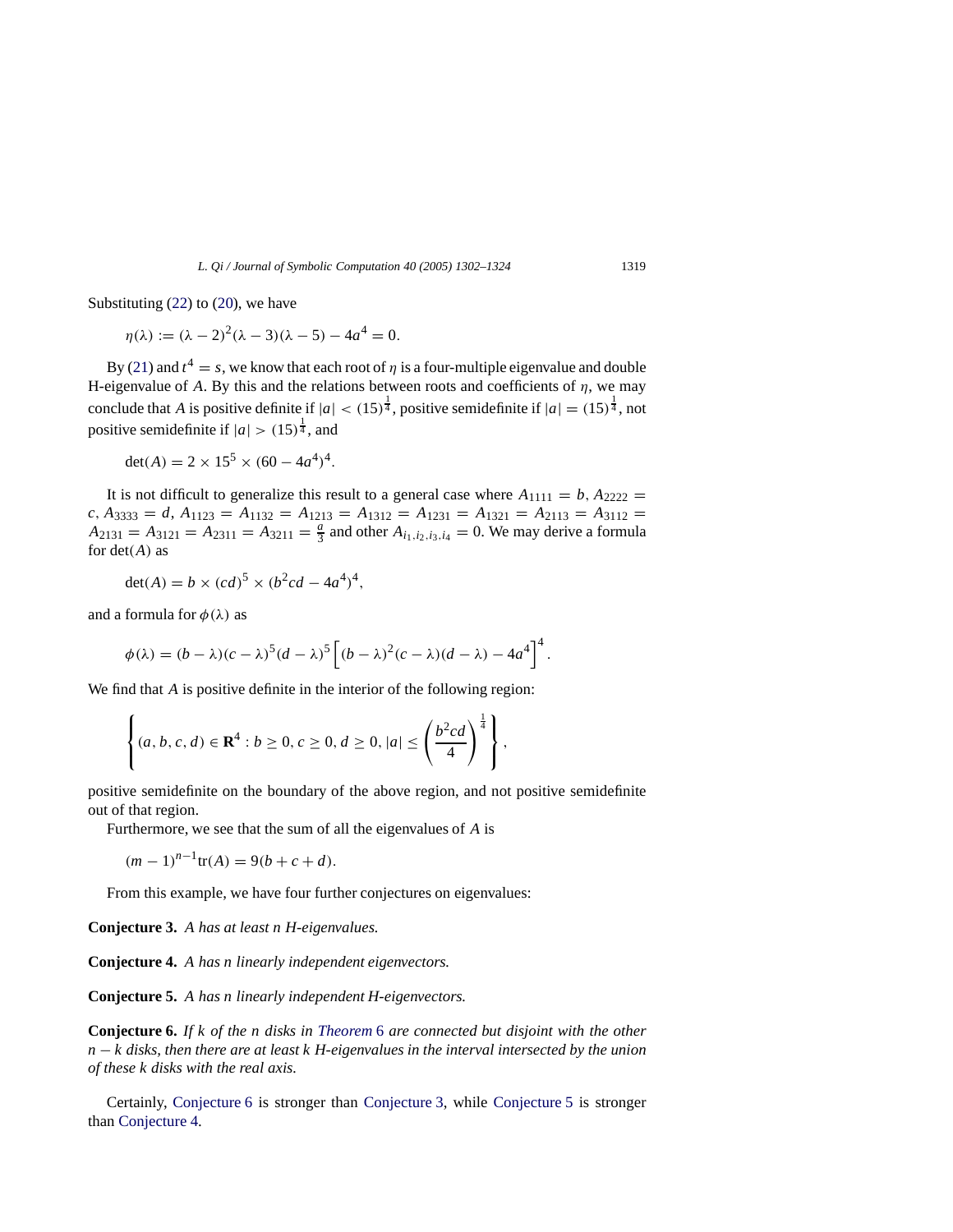# <span id="page-18-0"></span>**6. Orthogonal similarity**

<span id="page-18-3"></span>[Theorem 2\(](#page-10-2)c) and [Theorem 6](#page-14-2) do not apply to E-eigenvalues and Z-eigenvalues. In particular, a diagonal supersymmetric tensor *A* may have more than *n* Z-eigenvalues.

**Example 4.** Let  $m = 4$  and  $n = 2$ . Assume that  $A_{1111} = 3$ ,  $A_{1122} = A_{1221} = A_{1212} =$  $A_{2121} = A_{2211} = A_{2112} = a$ ,  $A_{2222} = 1$  and other  $A_{i_1,i_2,i_3,i_4} = 0$ . Then [\(3\)](#page-2-1) is

<span id="page-18-1"></span>
$$
\begin{cases} x_2 \left(3x_1^3 + 3ax_1x_2^2\right) = x_1 \left(3ax_1^2x_2 + x_2^3\right) \\ x_1^2 + x_2^2 = 1. \end{cases} \tag{23}
$$

We see that  $x_2 = 0$  is its solution. Otherwise, the first equation of [\(23\)](#page-18-1) gives us

$$
3t^3 + 3at = t\left(3at^2 + 1\right),
$$

<span id="page-18-2"></span>i.e.,

$$
t\left((3a-3)t^2+1-3a\right) = 0,\t(24)
$$

which always has a real root  $t_2 = 0$ . When  $a > 1$  or  $a < \frac{1}{3}$ , [\(24\)](#page-18-2) has two more real double roots  $t_3 = \sqrt{\frac{3a-1}{3a-3}}$  and  $t_4 = -t_3$ . Substituting them to

$$
x_1^2 + x_2^2 = 1
$$

and

$$
\lambda = Ax^4 = 3x_1^4 + 6ax_1^2x_2^2 + x_2^4,
$$

we find that *A* always has two Z-eigenvalues:  $\lambda_1 = 3$  with a Z-eigenvector  $x^{(1)} = e^{(1)} =$  $(1, 0)^T$  and  $\lambda_2 = 1$  with a Z-eigenvector  $x^{(2)} = e^{(2)} = (0, 1)^T$ . When  $a > 1$  or  $a < \frac{1}{3}$ , A has one more double Z-eigenvalue:

$$
\lambda_3 = \frac{3(9a^3 - 6a^2 - 3a + 2)}{2(3a - 2)^2}
$$

with Z-eigenvector

$$
x^{(3)} = \left(\sqrt{\frac{3a-1}{6a-4}}, \sqrt{\frac{3a-3}{6a-4}}\right)^{T}
$$

and

$$
x^{(4)} = \left(\sqrt{\frac{3a-1}{6a-4}}, -\sqrt{\frac{3a-3}{6a-4}}\right)^{\mathrm{T}}.
$$

We see that when  $a > 1$  or  $a < \frac{1}{3}$ ,  $\psi(a) = 9a^3 - 6a^2 - 3a + 2$  has only one real root  $-\frac{1}{\sqrt{3}}$  $\overline{3}$ . When  $a \leq -\frac{1}{4}$  $\frac{1}{3}$ ,  $\lambda_3 \leq 0$ . This implies that *A* is not positive definite in that case. When  $a > -\frac{1}{4}$  $\frac{1}{3}$ , *A* is positive definite. Notice that when  $a = 0$ , *A* is a diagonal symmetric tensor.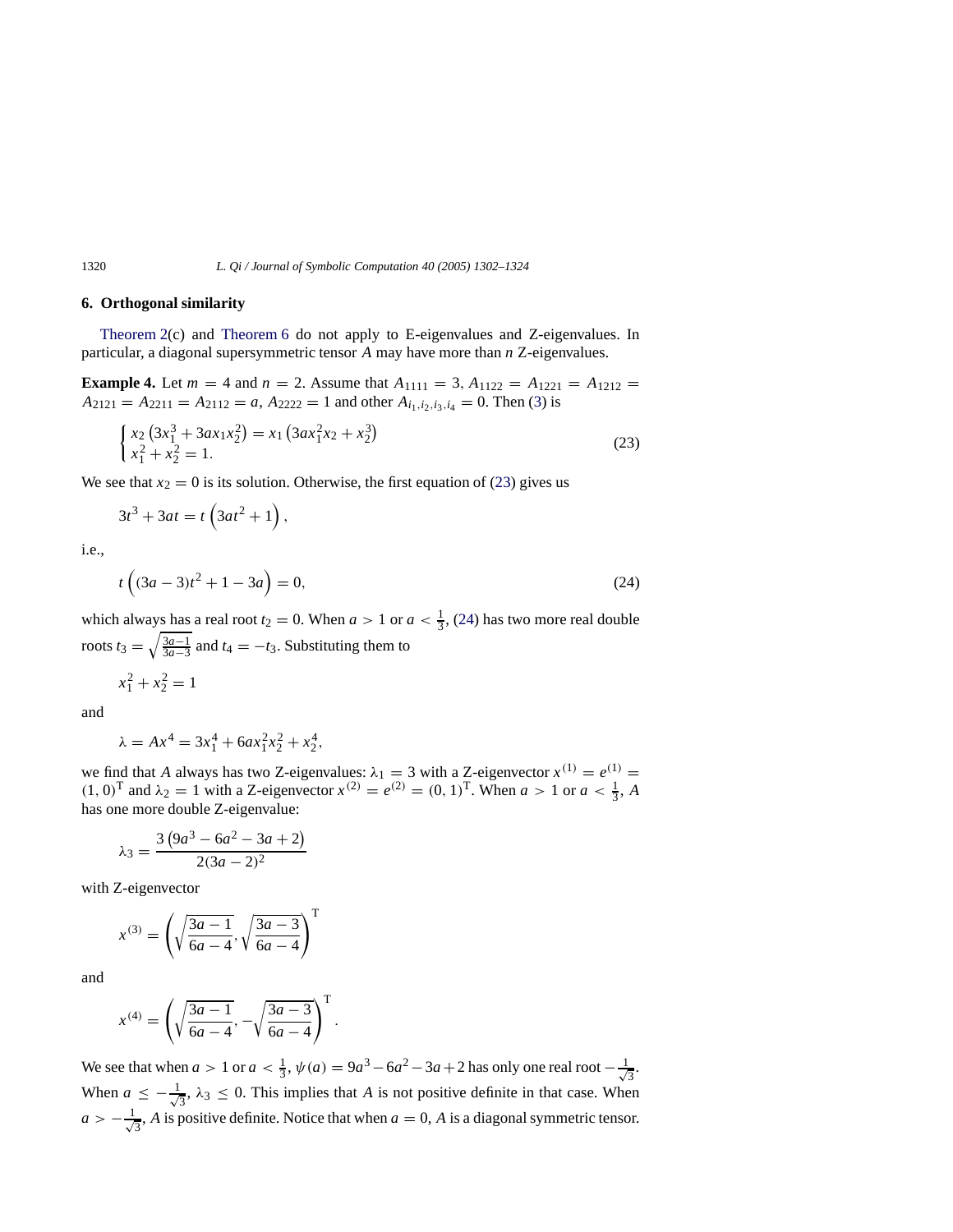But in that case, beside the two Z-eigenvalues  $\lambda_1$  and  $\lambda_2$ , which are its diagonal elements, *A* has an additional Z-eigenvalue  $\lambda_3 = \frac{3}{4}$ , which is the smallest Z-eigenvalue of *A*.

In fact, we have the following proposition.

<span id="page-19-0"></span>**Proposition 9.** *Suppose that A is a diagonal supersymmetric tensor with diagonal elements a*1,..., *an. Let*

$$
J_1 = \{i : a_i < 0\}, \quad J_2 = \{i : a_i > 0\}.
$$

*If at least one of J*<sup>1</sup> *and J*<sup>2</sup> *has more than one element, then A has more than n Z-eigenvalues. In this case, beside the n Z-eigenvalues which are the diagonal elements of A*, *for each*  $\bar{J}_k \subseteq J_k$  *with*  $|\bar{J}_k| \geq 2$ ,  $k = 1, 2$ ,

$$
\lambda = (-1)^k \left[ \frac{1}{\sum_{i \in \bar{J}_k} \left( \frac{1}{|a_i|} \right)^{\frac{2}{m-2}}} \right]^{\frac{m-2}{2}}
$$

*is a Z-eigenvalue of A, with a Z-eigenvector x defined by*

$$
x_i = \begin{cases} \left(\frac{\lambda}{a_i}\right)^{\frac{1}{m-2}}, & \text{for } i \in \bar{J}_k, \\ 0, & \text{otherwise.} \end{cases}
$$

This proposition may be proved by definitions directly. We omit its proof.

[Example 4](#page-18-3) and [Proposition 9](#page-19-0) reveal the dark side of E-eigenvalues (Z-eigenvalues). One may think of giving up E-eigenvalues (Z-eigenvalues). However, in the remaining part of this section, we will show the bright side of E-eigenvalues. This is an orthogonal similarity, which eigenvalues do not have when  $m \geq 4$ .

Let  $P = (p_{ij})$  be an  $n \times n$  real matrix. Define  $B = P^m A$  as an *m*th-order *n*-dimensional tensor with its entries as

$$
B_{i_1,\dots,i_m} = \sum_{j_1,\dots,j_m=1}^n p_{i_1j_1}\cdots p_{i_mj_m}A_{j_1,\dots,j_m}.
$$

**Proposition 10.**  $B = P^m A$  defined above is also a supersymmetric tensor.

**Proof.** Let  $\{i_{k_1}, \ldots, i_{k_m}\} = \{i_1, \ldots, i_m\}$ . Then

$$
B_{i_1,\dots,i_m} = \sum_{j_1,\dots,j_m=1}^n p_{i_1j_1}\cdots p_{i_mj_m}A_{j_1,\dots,j_m}
$$
  
= 
$$
\sum_{j_{k_1},\dots,j_{k_m}=1}^n p_{i_{k_1}j_{k_1}}\cdots p_{i_{k_m}j_{k_m}}A_{j_{k_1},\dots,j_{k_m}} = B_{i_{k_1},\dots,i_{k_m}}.
$$

This proves the proposition.  $\Box$ 

**Proposition 11.** Let  $P = (p_{ij})$  be an  $n \times n$  real nonsingular matrix. Let  $Q = (q_{ij}) = P^{-1}$ . *If*  $B = P^m A$ , then  $A = Q^m B$ .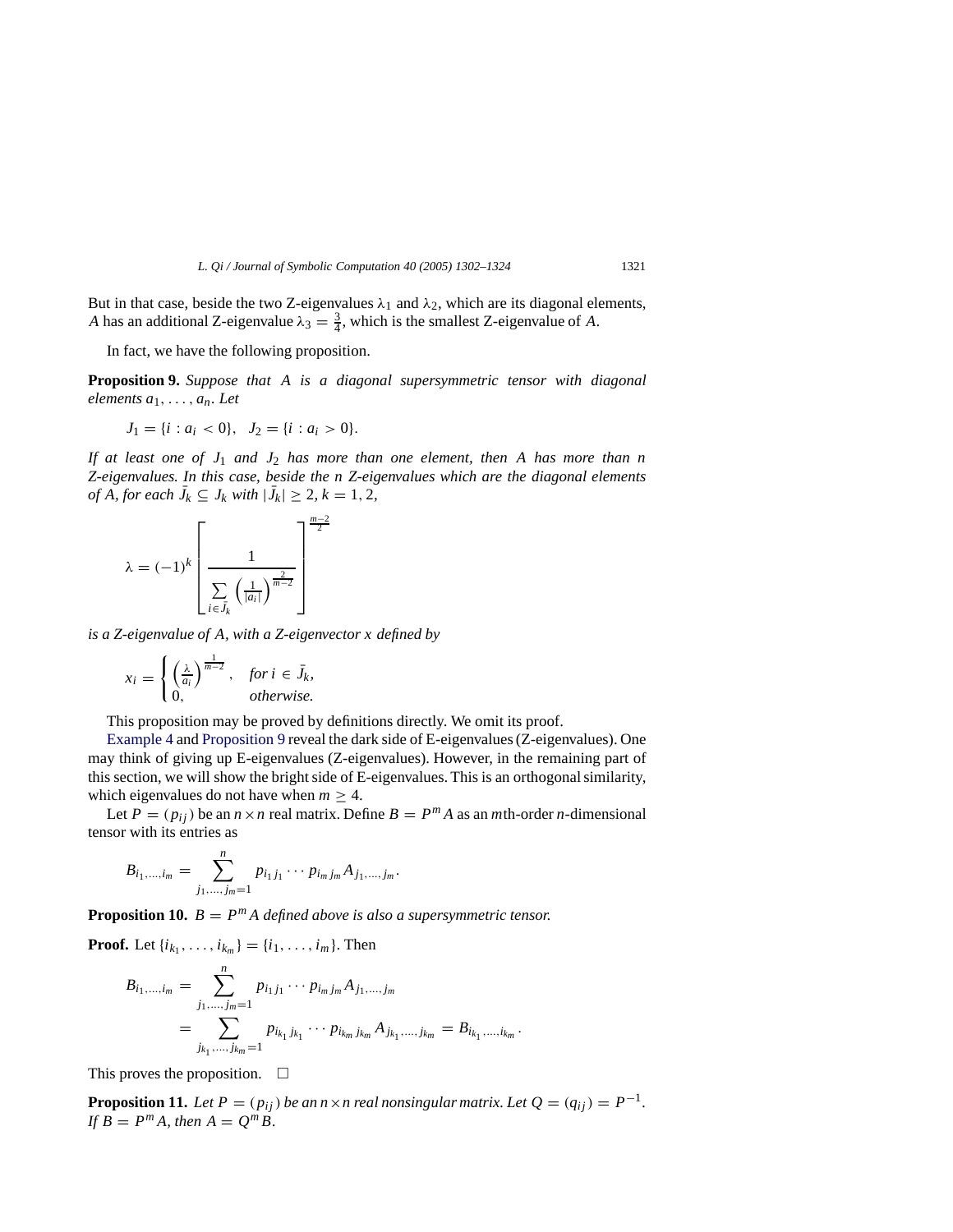**Proof.** Let the entries of  $C = Q^m B$  be  $C_{i_1,\dots,i_m}$ . Then

$$
C_{i_1,\dots,i_m} = \sum_{j_1,\dots,j_m=1}^n q_{i_1j_1}\cdots q_{i_mj_m} B_{j_1,\dots,j_m}
$$
  
= 
$$
\sum_{j_1,\dots,j_m=1}^n q_{i_1j_1}\cdots q_{i_mj_m} \left( \sum_{k_1,\dots,k_m=1}^n p_{j_1k_1}\cdots p_{j_mk_m} A_{k_1,\dots,k_m} \right)
$$
  
= 
$$
\sum_{k_1,\dots,k_m=1}^n \left( \sum_{j_1=1}^n q_{i_1j_1} p_{j_1k_1} \right) \cdots \left( \sum_{j_m=1}^n q_{i_mj_m} p_{j_mk_m} \right) A_{k_1,\dots,k_m}
$$
  
= 
$$
\sum_{k_1,\dots,k_m=1}^n \delta_{i_1k_1}\cdots \delta_{i_mk_m} A_{k_1,\dots,k_m} = A_{i_1,\dots,i_m}.
$$

This proves the proposition.  $\Box$ 

If *P* is a real orthogonal matrix and  $B = P^m A$ , then  $A = (P^T)^m B$ . In this case, we say that *A* and *B* are **orthogonally similar**.

**Theorem 7.** *If supersymmetric tensors A and B are orthogonally similar, then they have the same E-eigenvalues. In particular, if*  $B = P^m A$ ,  $\lambda$  *is an E-eigenvalue of* A *and* x *is an E-eigenvector of A associated with* λ*, where P is an n* × *n real orthogonal matrix, then* λ *is also an E-eigenvalue of B and*  $y = Px$  *is an E-eigenvector of B associated with*  $\lambda$ *.* 

**Proof.** Suppose that  $B = P^m A$ ,  $\lambda$  is an E-eigenvalue of *A* and *x* is an E-eigenvector of *A* associated with  $\lambda$ , where  $P = (p_{ij})$  is an  $n \times n$  real orthogonal matrix. Let  $y = Px$ . Then  $x = P^{T}y$ ,  $y^{T}y = x^{T}x = 1$  and for  $i_1 = 1, ..., n$ ,

$$
\sum_{i_2,\dots,i_m=1}^n A_{i_1,\dots,i_m} x_{i_2} \cdots x_{i_m} = \lambda x_{i_1}.
$$

Hence, for  $j_1 = 1, \ldots, n$ ,

$$
\lambda y_{j_1} = \lambda \sum_{i_1=1}^n p_{j_1 i_1} x_{i_1} = \sum_{i_1=1}^n p_{j_1 i_1} (\lambda x_{i_1})
$$
  
\n
$$
= \sum_{i_1=1}^n p_{j_1 i_1} \left( \sum_{i_2,\dots,i_m=1}^n A_{i_1,\dots,i_m} x_{i_2} \cdots x_{i_m} \right)
$$
  
\n
$$
= \sum_{i_1=1}^n p_{j_1 i_1} \left( \sum_{i_2,\dots,i_m=1}^n A_{i_1,\dots,i_m} \left( \sum_{j_2=1}^n p_{j_2 i_2} y_{j_2} \right) \cdots \left( \sum_{j_m=1}^n p_{j_m i_m} y_{j_m} \right) \right)
$$
  
\n
$$
= \sum_{j_2,\dots,j_m=1}^n \left( \sum_{i_1,\dots,i_m=1}^n p_{j_1 i_1} \cdots p_{j_m i_m} A_{i_1,\dots,i_m} \right) y_{j_2} \cdots y_{j_m}
$$
  
\n
$$
= \sum_{j_2,\dots,j_m=1}^n B_{j_1,\dots,j_m} y_{j_2} \cdots y_{j_m}.
$$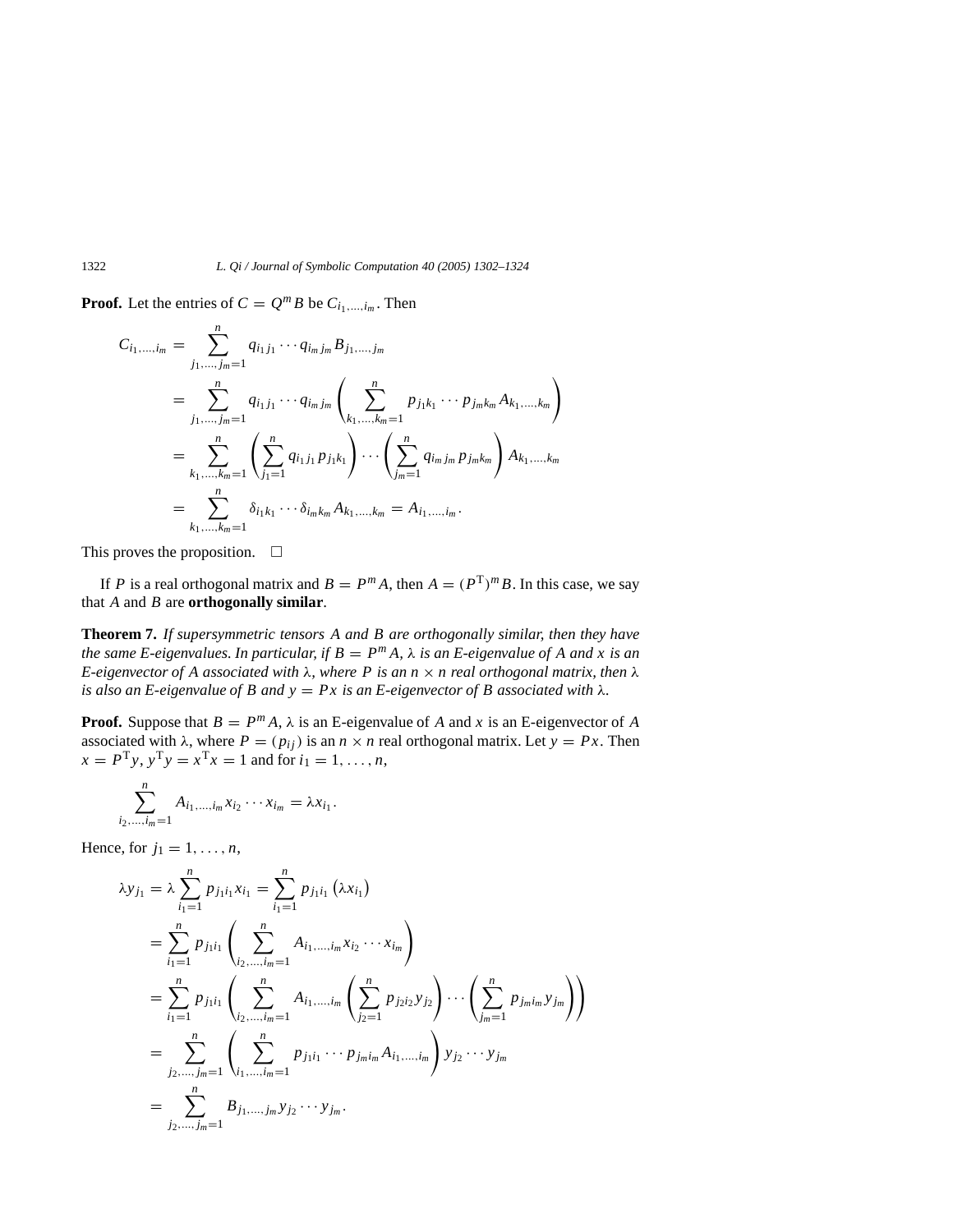This shows that  $\lambda$  is also an E-eigenvalue of *B* and  $y = Px$  is an E-eigenvector of *B* associated with  $\lambda$ . This proves the theorem.  $\Box$ 

#### <span id="page-21-1"></span>**7. Concluding remarks**

In this paper, we defined the symmetric hyperdeterminant, eigenvalues and eigenvectors of a real supersymmetric tensor *A*, and discussed their properties. We see that they have a clear harmonic structure, with a close link with the positive definiteness issue. The more we know about them, the more capable we are of solving the positive definiteness issue. We have also made six conjectures for further exploration.

Assume that *m* is even. When *n* and *m* are small, by the theory of resultants [\(Cox et al.,](#page-22-14) [1998;](#page-22-14) [D'Andrea and Dickenstein,](#page-22-15) [2001;](#page-22-15) [Gelfand et al.,](#page-22-2) [1994;](#page-22-2) [Sturmfels,](#page-22-16) [2002\)](#page-22-16) or the theory of bracket algebra [\(Cox et al.](#page-22-14), [1998;](#page-22-14) [Sturmfels](#page-22-18), [1993\)](#page-22-18), it is possible to have the formula for the symmetric hyperdeterminant, and hence to find the characteristic polynomial  $\phi$ . We may find the smallest real root of  $\phi$ . If it is positive, then *A* is positive definite. If it is not positive and is of odd multiplicity, then *A* is not positive definite. Otherwise, we may try to find whether  $\phi$  has a nonpositive root of odd multiplicity. If there is such a root, then *A* is not positive definite. If *A* has no nonpositive roots of odd multiplicity, but has some nonpositive roots of even multiplicity, then we need to identify whether these roots are H-eigenvalues or N-eigenvalues of *A*, in order to find whether *A* is positive definite or not. This gives an approach for the positive definiteness issue but further exploration of this aspect is also needed.

Actually, we should not confine the applications of eigenvalues and E-eigenvalues to the positive definiteness issue. For the positive definiteness issue, only the smallest H-eigenvalue and the smallest Z-eigenvalue are important. If we consider the classification and properties of higher order curves (for  $n = 2$ ) and surfaces (for  $n = 3$ ) defined by

 $f(x) \equiv Ax^m = 1$ ,

then the other H-eigenvalues and Z-eigenvalues may also play roles. Also, because of the orthogonal similarity, Z-eigenvalues may play a more important role here. This will be our further research topic.

#### **Acknowledgments**

The author would like to thank two referees for their very helpful comments, to thank Guyan Ni and Fei Wang for their assistance, and to thank Yiju Wang, Weian Liu, Qin Ni and Jiwei Zhang for discussion. The work of this author was supported by the Research Grant Council of Hong Kong.

#### **References**

<span id="page-21-0"></span>Anderson, B.D., Bose, N.K., Jury, E.I., 1975. Output feedback stabilization and related problems—solutions via decision methods. IEEE Trans. Automat. Control AC20, 55–66.